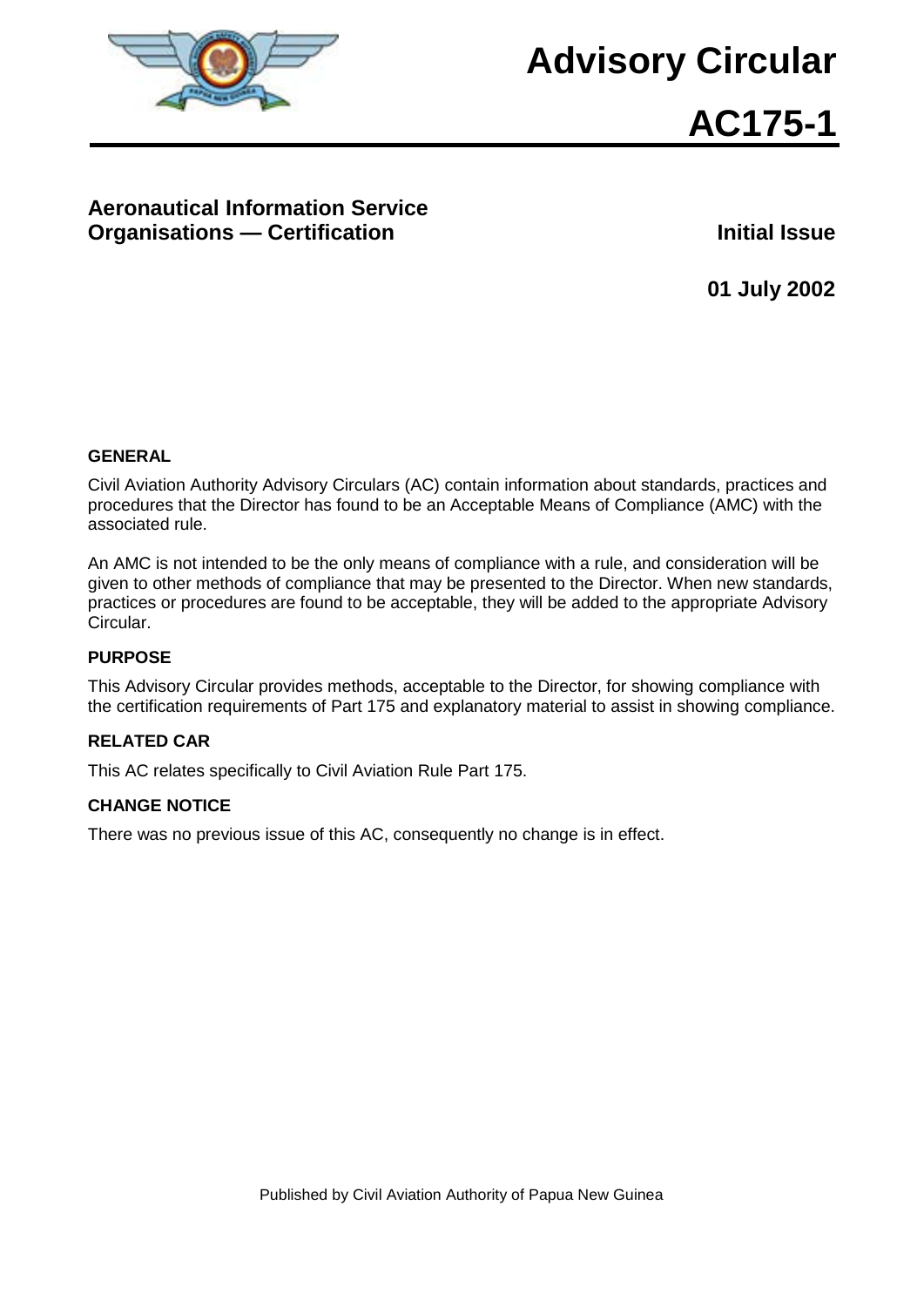# **Table of Contents**

| Subpart A - General                                                            | 2  |
|--------------------------------------------------------------------------------|----|
|                                                                                |    |
|                                                                                |    |
|                                                                                |    |
|                                                                                |    |
|                                                                                |    |
|                                                                                |    |
| <b>Subpart B - Certification Requirements</b>                                  | 3  |
|                                                                                |    |
|                                                                                |    |
|                                                                                |    |
|                                                                                |    |
|                                                                                |    |
|                                                                                |    |
|                                                                                |    |
|                                                                                |    |
|                                                                                |    |
|                                                                                |    |
|                                                                                |    |
|                                                                                |    |
|                                                                                |    |
|                                                                                |    |
| Subpart C - Operating Requirements                                             | 13 |
|                                                                                |    |
|                                                                                |    |
|                                                                                |    |
|                                                                                |    |
|                                                                                |    |
| Appendix 1 - Papua New Guinea Aeronautical Information Publications (PNGAIP)16 |    |
| Appendix 2 - Aeronautical Information Circulars (AIC)                          | 19 |
| Appendix 3 - NOTAM                                                             | 20 |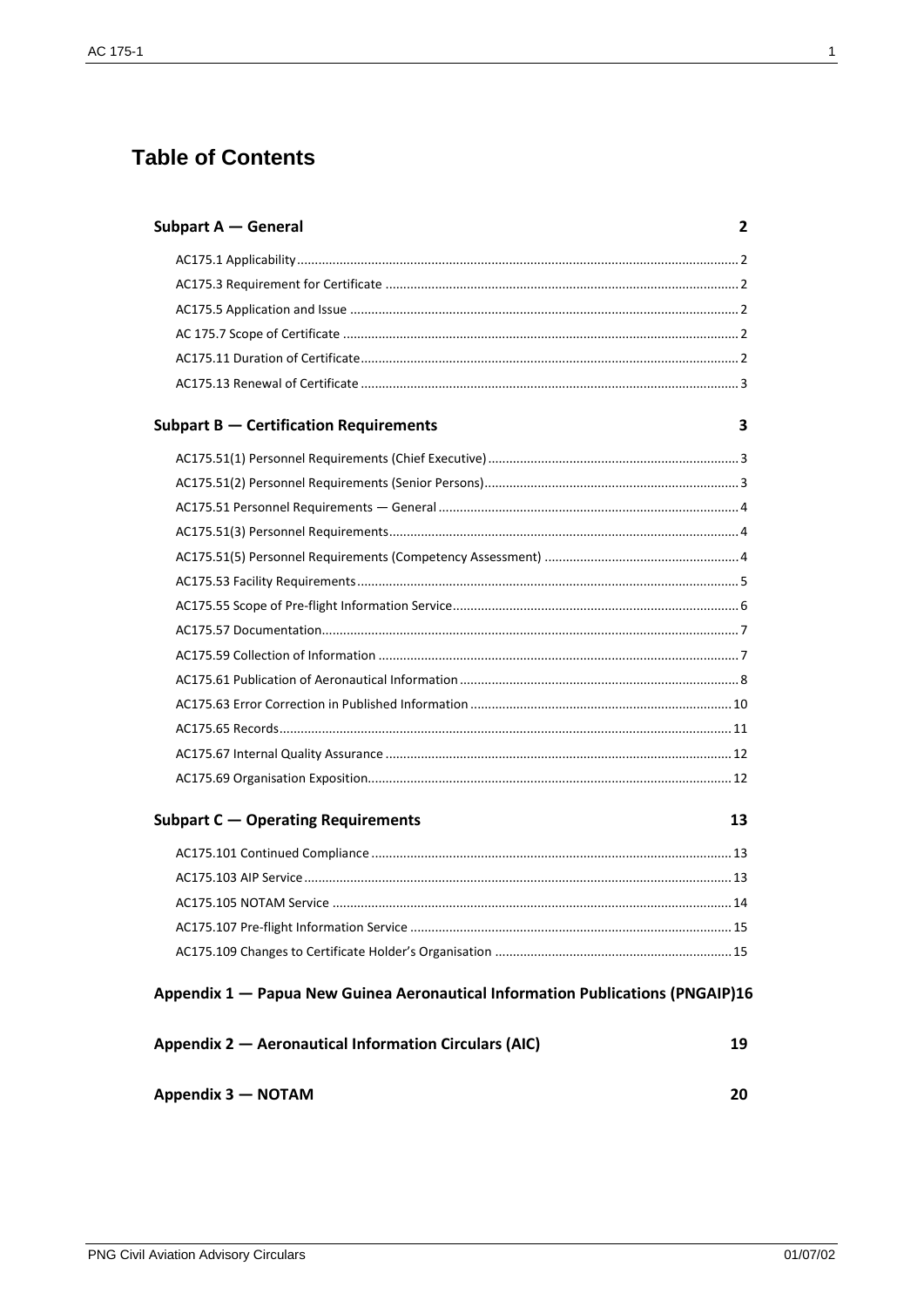# **Subpart A — General**

## **AC175.1 Applicability**

Part 175 prescribes rules governing the certification and operation of organisations providing an Aeronautical Information Service (AIS) for Papua New Guinea on behalf of the Authority. Part 175 also prescribes the requirements for the aeronautical information that is published by an AIS organisation.

The object of an aeronautical information service is to ensure the flow of information that is necessary for the safety, regularity and efficiency of air navigation.

#### **AC175.3 Requirement for Certificate**

Sets out the requirement to hold an Aeronautical Information Service certificate for the provision of an aeronautical information service for Papua New Guinea.

#### **AC175.5 Application and Issue**

Sets out the conditions under which a certificate will be granted. The application is to be made on form CAA175/01.

#### **AC 175.7 Scope of Certificate**

The Aeronautical Information Service Certificate specifies the aeronautical information services that the certificated organisation is authorised to provide. The services that may be covered by a certificate are—

- the AIP Service
- the NOTAM Service
- a Pre-flight Information Service

Papua New Guinea domestic airspace consists of only one flight information region (Port Moresby FIR). The Authority considers that there should be only one AIP Service and one NOTAM Service for Papua New Guinea.

Pre-flight information however can be provided for individual aerodromes and for the air routes originating at those aerodromes. Pre-flight information services therefore can be provided by more than one organisation.

## **AC175.11 Duration of Certificate**

Aeronautical Information Service Certificates will be issued or renewed for such periods as the Director sees fit depending upon the circumstances of the application and issue. In no case will a non-terminating certificate be issued.

Initial certificates are likely to be issued for short periods as the initial entry control has to rely upon an onpaper evaluation of the applicant's organisation and capabilities in relation to the new-rules environment.

Subsequent certificates should be issued for greater periods depending on the past performance and capability of the organisation. The certificates for well established organisations with a good performance record may be issued for a maximum period up to 5 years. After 5 years, there is likely to have been sufficient changes in the organisation, the aviation industry and the regulatory environment to require a full entry assessment of the organisation's structure, documentation and activities.

Expired or revoked certificates must be returned to the Director. Suspended certificates must be produced to the Director for endorsement.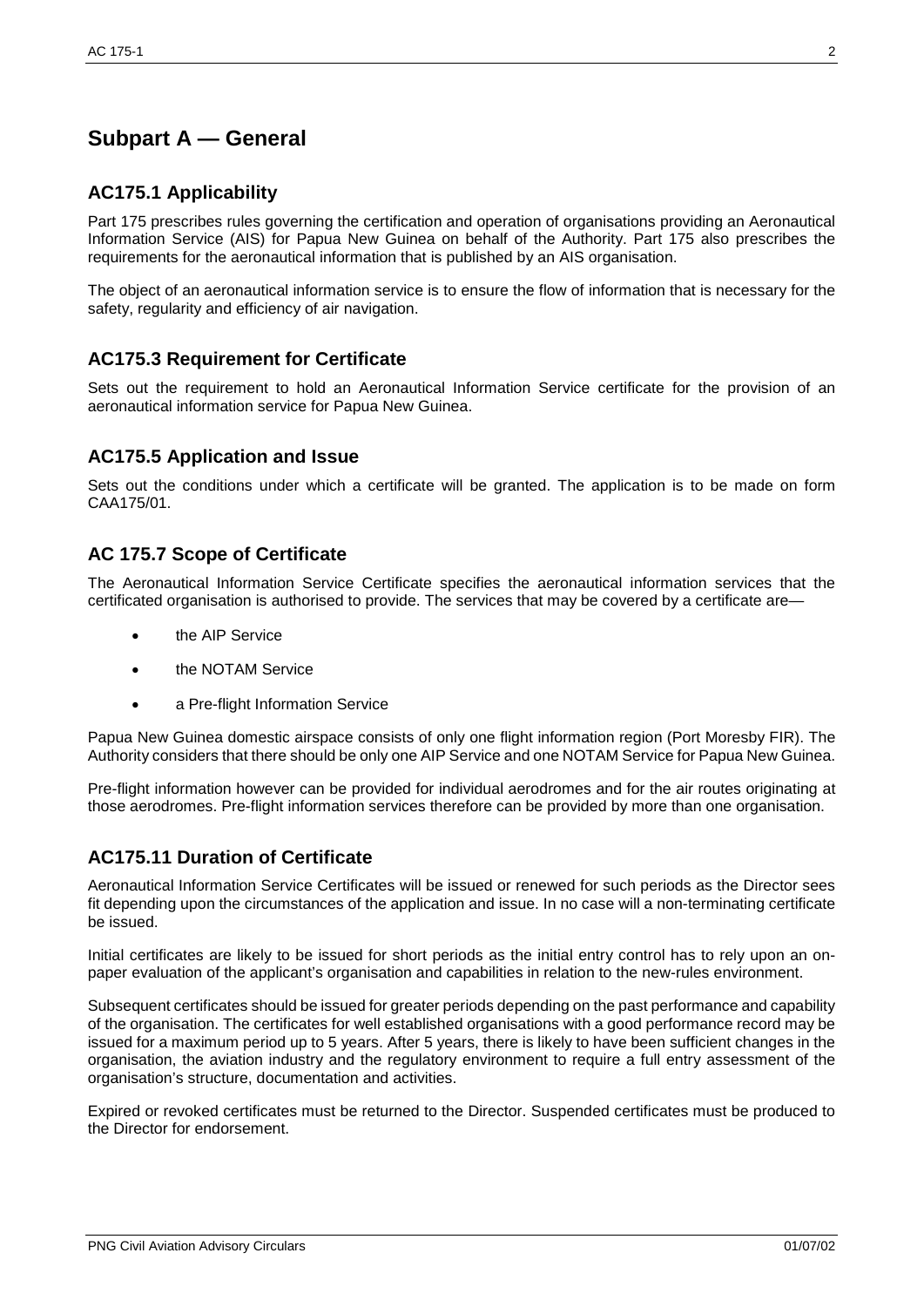# **AC175.13 Renewal of Certificate**

The certificated organisation is required to apply for renewal in sufficient time to allow for the renewal process to be accomplished before the certificate expires. The certificate may be endorsed at the time of issue with an application renewal date. This date may vary significantly, depending upon the extent of the aeronautical information services provided and the period for which the certificate has been in force.

Where the certificate has been in force for the full five-year period, the application will be subjected to a full entry level assessment. The scope of such an assessment would depend on a review of the conduct of the certificated organisation and on the safety audit programme findings over the preceding period of validity.

# **Subpart B — Certification Requirements**

# **AC175.51(1) Personnel Requirements (Chief Executive)**

Each applicant for an Aeronautical Information Service Certificate is required to nominate a person to be identified as the Chief Executive. This person must have the overall authority within the organisation, including financial authority, to ensure that the necessary resources including facilities are available to provide the aeronautical information services listed in their exposition. The Chief Executive must ensure that the organisation's activities with respect to the aeronautical information service are carried out in accordance with the procedures contained in their exposition.

Some large organisations that have developed independent business units as part of their operating structure may wish these units to apply independently for certification. The independent business unit would have to nominate a senior person within that unit to be identified as the Chief Executive for certification under Part 175. In these cases there will need to be evidence that the nominated Chief Executive does in fact have financial authority for the aeronautical information services provided. The evidence could be in the form of a delegation from the commercial Chief Executive or a job description that clearly specifies the responsibility.

## **AC175.51(2) Personnel Requirements (Senior Persons)**

The senior person or persons nominated in the exposition represent the management structure of the AIS organisation. They should be suitably qualified and experienced for the position held and must be ultimately responsible for the quality of the aeronautical information published by the organisation.

Titles and responsibilities of the nominated senior persons will vary from organisation to organisation depending on the services provided. Responsibilities may be subdivided under individuals or combined in any number of ways.

Irrespective of the titles used or the number of senior persons nominated, the following areas are expected to be addressed where they are applicable to the services provided—

#### *Collection of Information*

• Responsibility for collecting and collating information from the various originators of aeronautical information and ensuring that the requirements of 175.59 are met.

#### *Publication of Information*

• Responsibility for checking, coordinating, editing, publishing and distributing the aeronautical information and ensuring that the requirements of 175.61 are met.

#### *Internal Quality Assurance*

- Responsibility for the organisation's internal quality assurance procedures.
- Responsibility for monitoring the organisation's compliance with its exposition and with Part 175.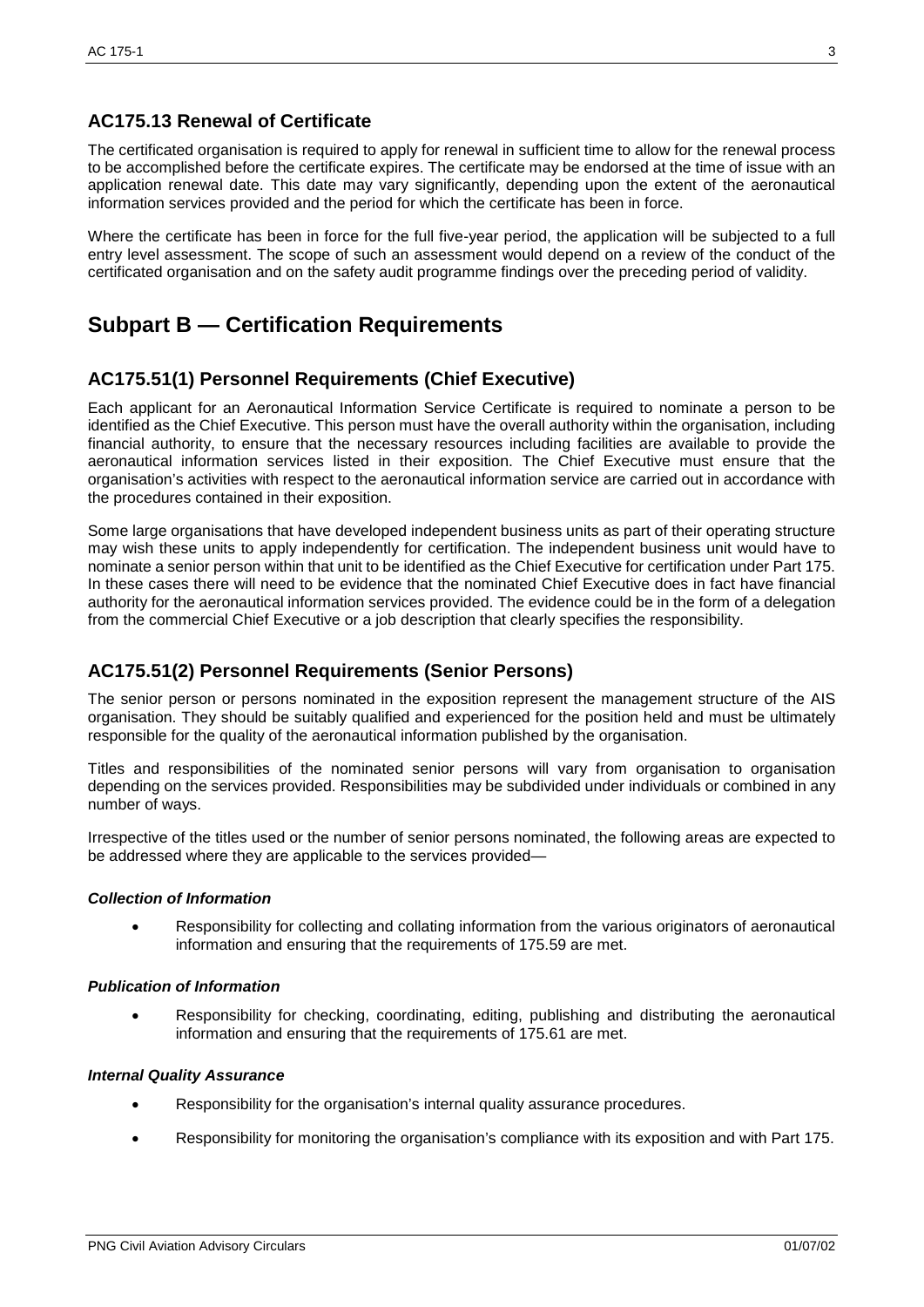- Responsibility for ensuring that the organisation's exposition and associated procedures continue to meet the requirements specified in Part 175 and continue reflect the organisation's activities.
- Responsibility for ensuring the implementation of actions to correct deficiencies, in the organisation's documentation and procedures, that are detected during internal quality assurance reviews, or CAA audits and inspections of the organisation.
- Responsibility for ensuring that the organisation complies with conditions attached to the organisation's certificate or to an exemption.

The person who assumes these responsibilities on quality assurance must have direct access to the Chief Executive on the matters that affect the quality of the published information.

## **AC175.51 Personnel Requirements — General**

An AIS organisation may choose to appoint senior persons for all or any combination of the above areas of responsibility but the exposition must make it clear to whom the responsibilities devolve. It is expected that these nominated senior persons will be ultimately responsible to the Chief Executive.

All persons exercising privileges under the authority of an Aeronautical Information Service Certificate are required, under section 49 of the Civil Aviation Act 2000, to meet the criteria in section 50 of the Act in respect of being a fit and proper person. This includes the Chief Executive and at least the nominated senior persons.

Each of these nominated senior persons, including the Chief Executive, must be identified on form CAAFPP and credentials supplied with the application. To be accepted, such nominated persons should have adequate knowledge and experience relative to their position and responsibilities.

# **AC175.51(3) Personnel Requirements**

Appropriately qualified and experienced personnel in sufficient number are prerequisites for an AIS organisation to provide safe and expeditious aeronautical information and to deal with requests for information to and from other States.

The most obvious user of aeronautical information is the pilot. Other users of the information represent those engaged in airline operational control and air traffic services. An AIS organisation must therefore be technically oriented in the nature of the services provided. The aim must be to promote the correct level of technical proficiency within the organisation and to accord the Aeronautical Information Service the appropriate status within the civil aviation system. This should to ensure the necessary priorities and liaison.

An AIS organisation may engage a third party to carry out activities associated with the service authorised under their AIS certificate. In these cases, the AIS organisation remains responsible for ensuring that the activities carried out by the third party are in conformance with the organisation's exposition. It is recommended that the AIS organisation establishes a formal agreement (contract, letter of agreement etc) with the third party to ensure that the documented procedures are followed and the required performance is achieved.

## **AC175.51(5) Personnel Requirements (Competency Assessment)**

A certificated AIS organisation is required to have procedures for assessing the competency of personnel who are authorised by the organisation to check, edit and publish aeronautical information. These procedures should include the levels of training, qualification, and experience that is necessary to ensure the safe and expeditious publication of that information.

Personnel responsible for collecting, collating, checking, coordinating and editing the information published by the AIP Service organisation must have a thorough understanding of the content, standards, format, and user requirements of the aeronautical information publications.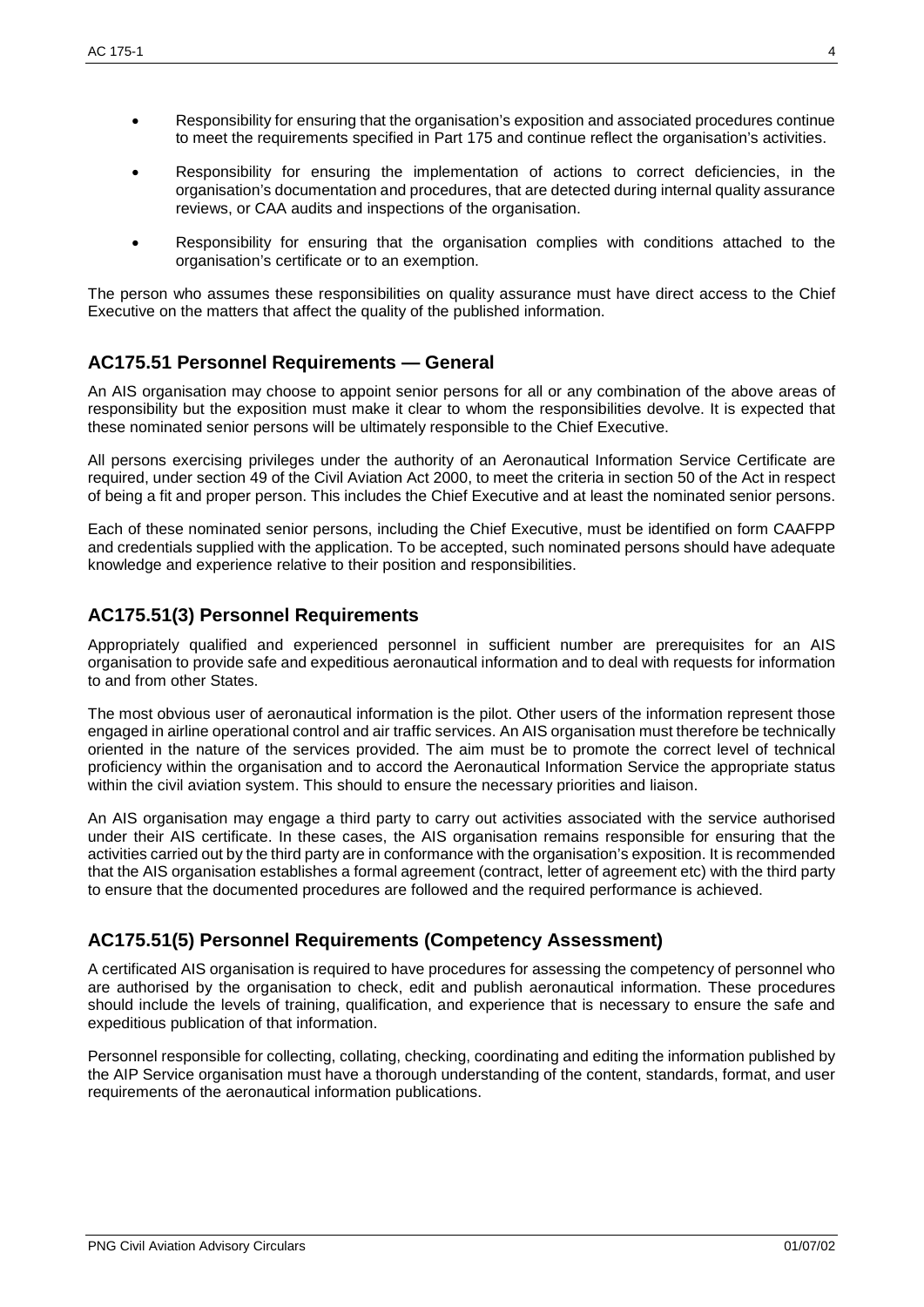Personnel responsible for the operation of the NOTAM office must be—

- competent in the operation of the AFTN; and
- conversant with the standard format, codes and abbreviations for NOTAM; and
- conversant with the operational requirement for air traffic services, flight operations personnel, flight crews and the services responsible for pre-flight information to be kept informed of operationally significant information that may affect the safety of air navigation.

Personnel responsible for providing pre-flight information services must be conversant with the operational requirements of operations personnel and flight crews operating from the aerodromes and on the air routes originating from those aerodromes within the coverage area of the pre-flight information service. The certificated organisation needs to ensure the availability of pre-flight information essential for the safety, regularity and efficiency of air navigation relating to the routes originating at the aerodromes listed in their exposition.

Ideally, those personnel who are responsible for checking, coordinating and editing aeronautical information should have an extensive pilot or air traffic service background or have had extensive specialist training in AIS. They should also have a thorough understanding of aerodrome operations and data.

The International Civil Aviation Organisation provides training courses for AIS personnel from time to time.

It is essential that supervisors and authorised staff also have an adequate knowledge of the certificated organisation's procedures relevant to their role in the organisation. On the job competency checks should be carried out at regular intervals with appropriate continuation training to maintain the competence level of those persons authorised by the organisation to check, edit and publish aeronautical information. Continuation training should include instruction on changes in regulatory requirements and standards, and changes to the organisation's procedures and exposition.

To help in the assessment of a person's competence it is recommended that job descriptions be formulated for all positions within the certificated organisation. The job descriptions for all personnel who carry out activities that can affect the safe and expeditious provision of aeronautical information should define their responsibilities, authority and their interrelationships. This is particularly important for personnel who need the organisational freedom and authority to—

- initiate action to prevent unsafe situations developing;
- identify and record problems that may affect safety;
- initiate, recommend or provide solutions through designated channels;
- verify the implementation of solutions; and
- control further activities following the detection of unsafe situations until deficiencies have been corrected.

The written documentation provided to each person who is authorised to edit and publish aeronautical information should be in a style that clearly identifies the types of information that the authorisation covers.

#### **AC175.53 Facility Requirements**

In addition to adequate numbers of suitably experienced and competent personnel as required under 175.51, suitable accommodation and adequate facilities are a prerequisite to the safe and expeditious publication of aeronautical information.

Rule 175.103(b)(1) requires the AIP Service organisation to designate an office as Papua New Guinea's point of contact with the aeronautical information services of other States. This point of contact is for the interchange of all elements of the integrated aeronautical information package except NOTAM.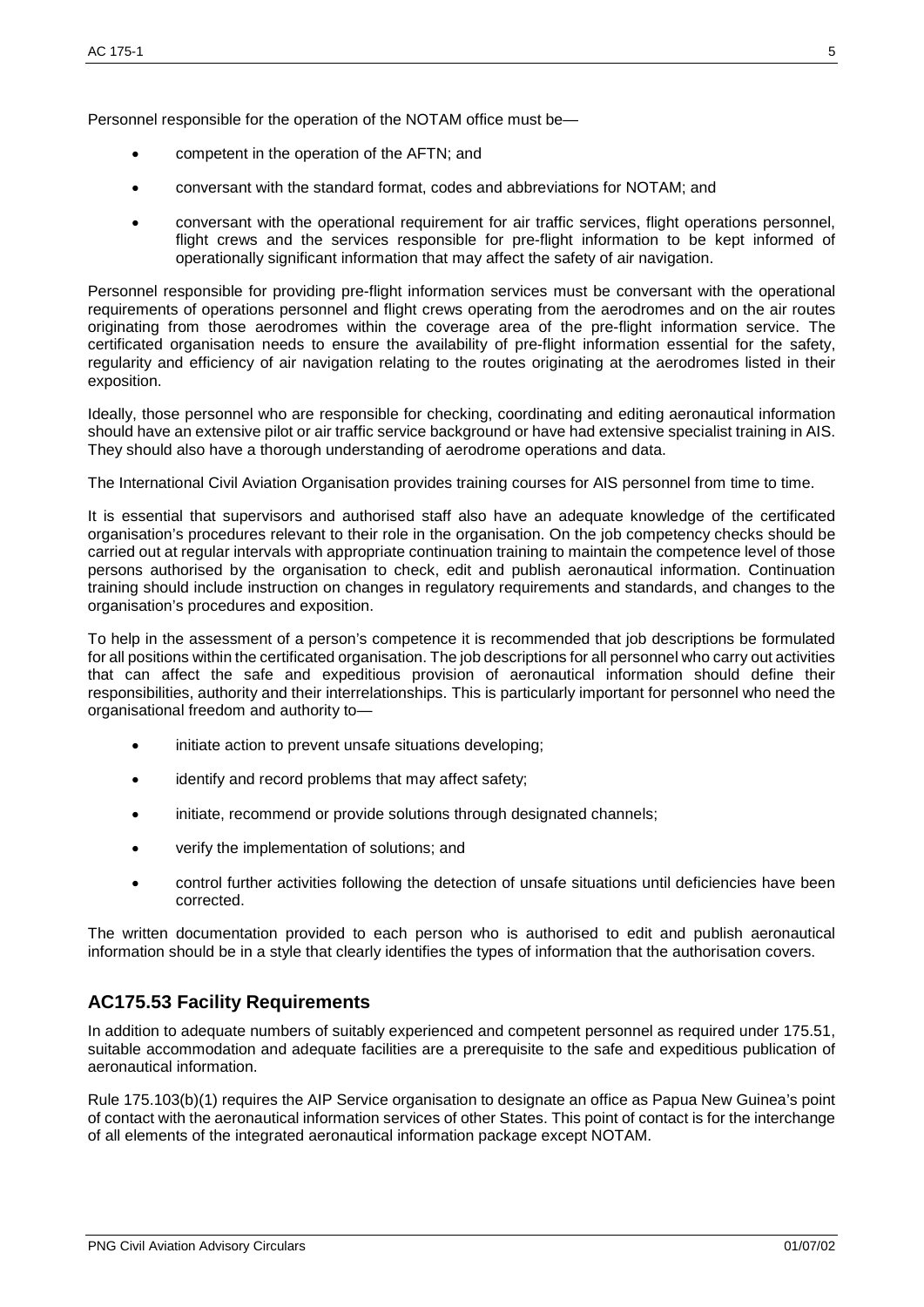Rule 175.105(1) requires the NOTAM Service organisation to designate an office as the International NOTAM Office (NOF) for Papua New Guinea. Rule 175.105(4) also specifies requirements for telecommunication capabilities for the NOF.

AIS organisations should refer to the relevant chapters in ICAO Document 8126 for further guidance information on facilities and equipment for aeronautical information services.

To improve the efficiency, accuracy and cost effectiveness of aeronautical information services, many AIS organisations are moving toward automated AIS systems. The organisations need to ensure that any automation of their systems and services is designed with the intent of avoiding incompatibilities, divergences and unnecessary duplication of effort. The standardisation of procedures, products and services is essential for the successful automation of national and regional aeronautical information services.

Chapter 8 of ICAO Document 8126 provides guidance material for automation in the provision of aeronautical information services. AIS organisations should also be aware that future ICAO standards and recommended practices for aeronautical information services are likely to require greater automation in the provision of aeronautical information.

## **AC175.55 Scope of Pre-flight Information Service**

The applicant for the grant of an Aeronautical Information Service Certificate for a Pre-flight Information Service is required to specify–

- the geographic area; and
- the aerodromes and the air routes originating from those aerodromes-

for which the pre-flight information service is to be provided.

Pre-flight information is required by all aircraft operators. A briefing service may also be required by those operators who have not made specific arrangements to obtain pre-flight information. Briefing services should be arranged to supplement an operator's alternative arrangements where these arrangements do not fully meet the operator's requirements for pre-flight information.

The geographic area, aerodromes and the air routes (coverage zone) covered by the pre-flight information service need to be determined and periodically reviewed as changes take place or are anticipated in the air traffic pattern. The coverage zone should be determined in consultation with the operators using the aerodromes.

Pre-flight information services established to provide pre-flight briefing at aerodromes, particularly those used for international operations, should be organised and administered on the basis of the amount and type of traffic expected to use the aerodrome. The length and number of the air routes originating from the aerodrome also need to be taken into consideration. With the long haul routes now operated by many of the international operators, the pre-flight information should cover the whole route and not just the first sector to the FIR boundary.

Further information on the scope and coverage of information provided by a pre-flight information service is given in Chapter 5 of ICAO Doc 8126. Section 3.2 of Doc 8126 also provides information that may assist in determining the coverage zone for a pre-flight information service.

Details of the scope of the pre-flight information service provided by the organisation should also include, where applicable, the degree of centralisation, self-briefing and automation that is available to operators and flight crew. Sections 5.6 and 5.7 of ICAO Doc 8126 provide further information on self briefing and use of automation for pre-flight information.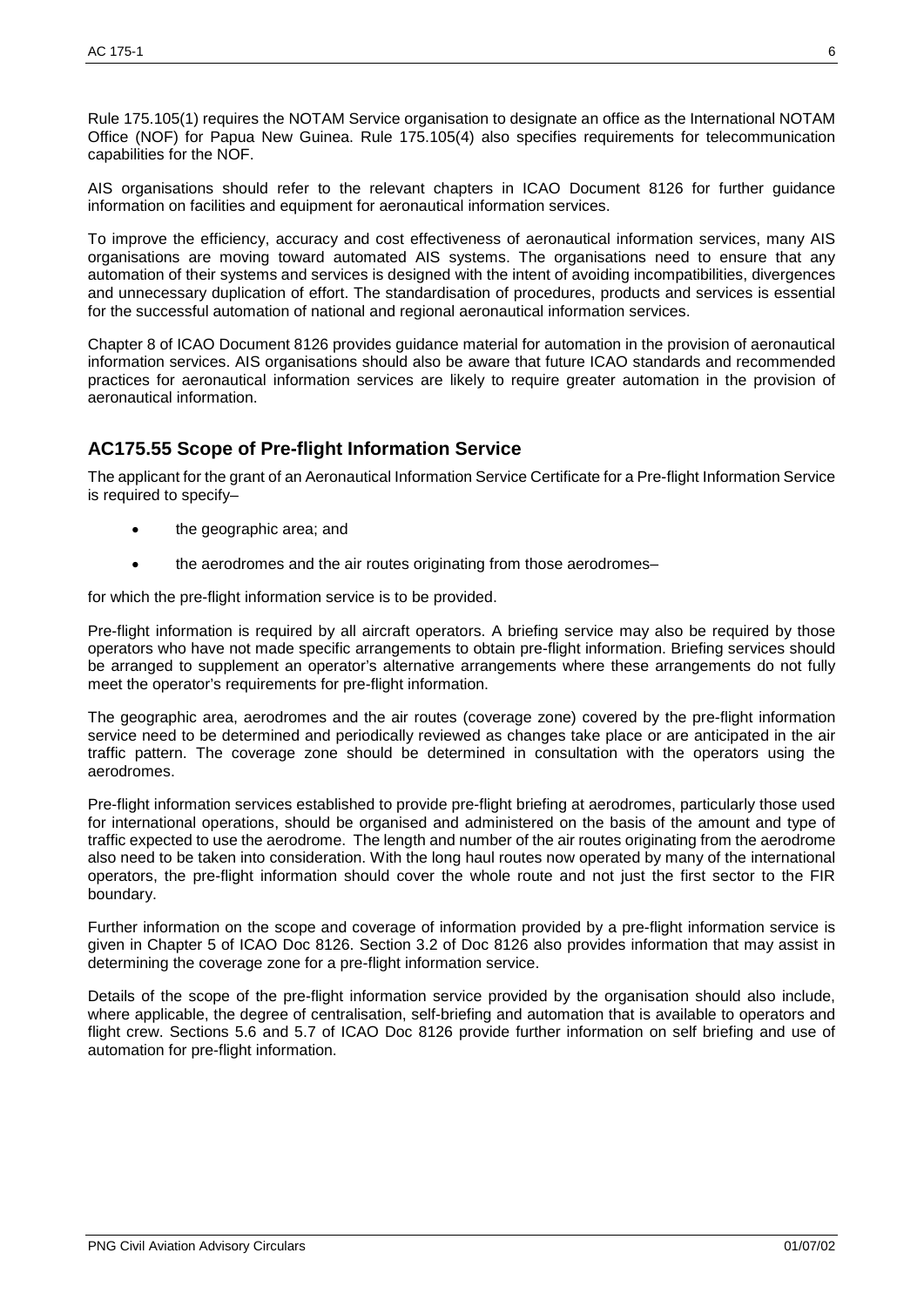# **AC175.57 Documentation**

The purpose of the aeronautical information service is to make available to aircraft operators, information that is necessary for the safety, regularity and efficiency of air navigation. Where possible, this information needs to be presented in a standard format particularly for international operators and flight crew. The applicant therefore is required, by 175.57(a)(1), to document the format and standards that they will follow in the publication of their aeronautical information. The format and standards must comply with the applicable requirements prescribed in Part 175 and should meet the applicable recommendations in this advisory circular. The documented format and standards as required by 175.69(a)(9) to be included in the organisation's exposition. Rule 175.109(d) also requires the certificated organisation to notify the Director and obtain prior acceptance before any changes are made to the documented format and standards.

Aeronautical information is required to include regulatory requirements and procedures, aerodrome data and information, and the characteristics of facilities and services that are available for air navigation. To ensure that the information, and the aeronautical information services provided conform with relevant requirements, a certificated AIS organisation needs to hold copies of relevant reference material, standards, practices and procedures and any other documents that are necessary for the provision of their services. Section 3.3 of ICAO Doc 8126 provides a list of the ICAO and other documents that a certificated AIS organisation may need to hold.

The reference material, standards, practices and procedures and other documentation required under 175.57(a) must be controlled by appropriate procedures and these are required to be established by 175.57(b). When changes are made to any of the certificated organisation's documentation, the relevant background information and reasons for the change should be documented and retained for possible audit purposes. This is particularly relevant to those documents generated by the organisation. Changes to documents must be reviewed and approved by the same functional positions or personnel who carried out the original review and approval unless specifically designated otherwise. Access to the background information is an important part of the review and approval process. Where practical, the nature of the change should be identified in the document or in appropriate attachments.

Documentation held on computer based systems is also acceptable provided sufficient controls are established to maintain the integrity of the information held. Computer based systems must provide a level of traceability equivalent to that required for paper documents.

## **AC175.59 Collection of Information**

To provide aeronautical information that is necessary for the safety, regularity and efficiency of air navigation, each AIS organisation requires the input of adequate, accurate and timely raw information. Such raw information has to be originated by organisations that provide services in support of the air navigation system.

To facilitate the input of raw information from these service organisations, the certificated AIS organisations need to establish and maintain a direct and continuous liaison with these information originators. The AIS organisations need to be proactive in obtaining the information they require for publication. This is particularly relevant to the AIP Service organisation because some of the information required to be published in the AIP is originated by organisations that are not subject to Civil Aviation Rule requirements.

Originators of information who are required under the Civil Aviation Rules to provide information to the AIP Service and to the NOTAM Office for publication include—

- aerodrome operators certificated under CAR Part 139
- telecommunication service organ-isations certificated under CAR Part 171
- air traffic service organisations certificated under CAR Part 172
- meteorological service organisations certificated under CAR Part 174
- air navigation service organisations certificated under CAR Part 173
- AIS organisations certificated under CAR Part 175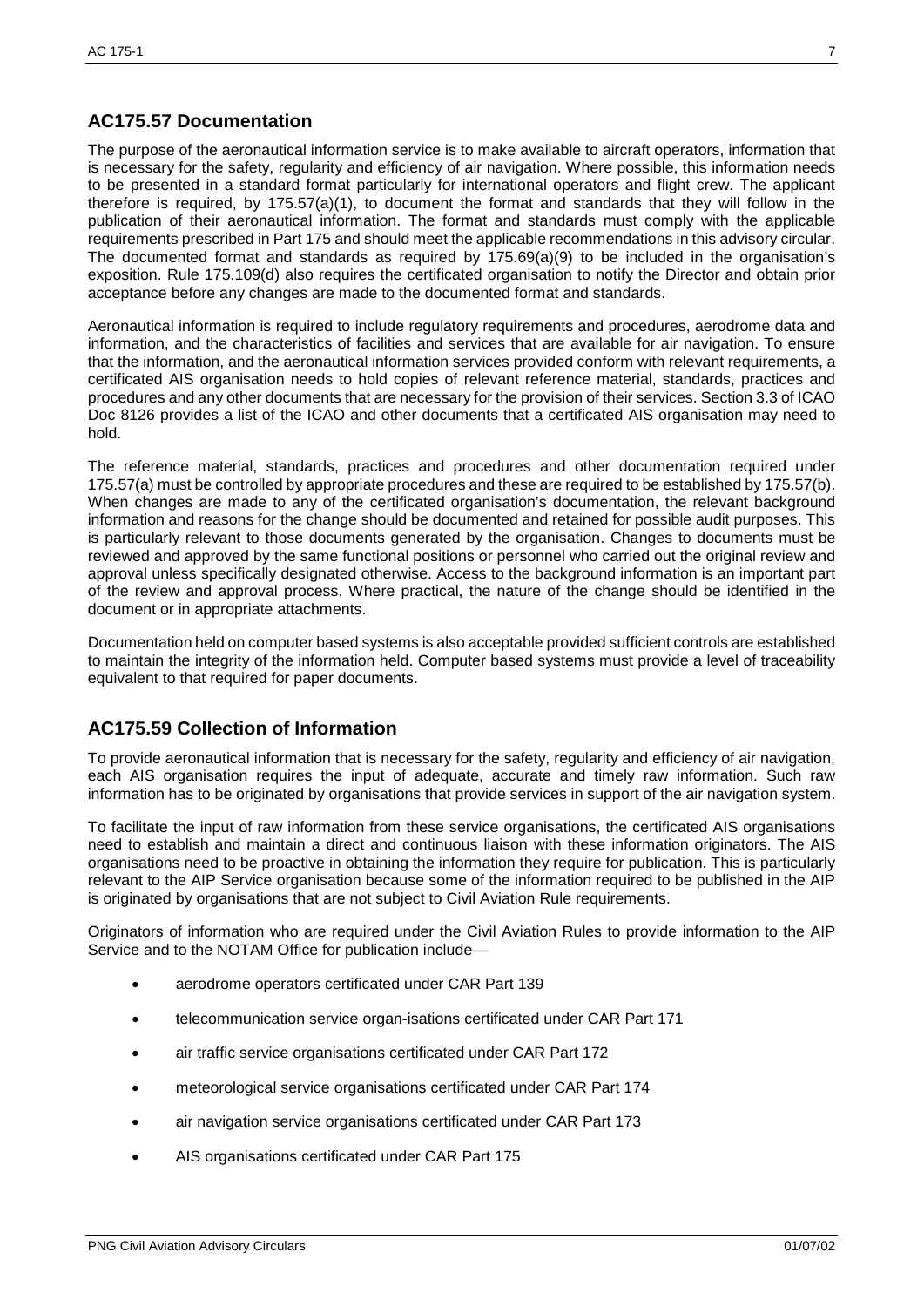Other organisations not subject to Civil Aviation Rule requirements who originate information for publication in the AIP and by NOTAM include—

- the Civil Aviation Authority
- non-certificated aerodrome operators (subject to special requirements)
- Customs, Immigration, Health and Conservation Authorities
- Defence organisations

The AIS organisations are required to ensure that they have applicable input information from the Aeronautical Information Services of other States.

The AIP Service organisation is required, under 175.103(b)(1), to establish an office as Papua New Guinea's point of contact with the Aeronautical Information Services of other States. This is required for the international exchange of aeronautical information except NOTAM. The AIP Service organisation therefore needs to establish wherever practicable, facilities for direct contact with these overseas Aeronautical Information Services.

The NOTAM Service organisation is required, under 175.105(3), to establish agreements with other international NOTAM offices for the exchange of NOTAM. These agreements can be in the form of a Letter of Agreement between the two NOTAM Offices. Although Annex 15 does not provide any guidance on the form of such agreements, ICAO Doc 9426 Air Traffic Services Planning Manual provides a sample Letter of Agreement between States and ATS facilities.

An AIS organisation's procedures for collecting information therefore need to ensure that there are direct channels of communication for originators to submit raw data and information for publication. The AIS organisation must also make appropriate arrangements with information originators for the timely provision of the information. This is particularly relevant for the AIP Service because of the time required to edit, publish and distribute the printed information. Timely and close cooperation is therefore required between the AIP Service organisation and the originators to ensure that the originators are aware of the cut-off dates for publication. The originators can then plan their activities where possible to ensure that changes to the air navigation system are coordinated with the standard effective dates (AIRAC dates) for published information.

The collection procedures must ensure that raw information is verified by the originator before the information is accepted for publication. The AIP Service and the NOTAM Service need to hold a register of persons designated by the information originators to be responsible for forwarding verified information to AIS for publication. The register needs to include specimen signatures

The NOTAM Service organisation's procedures will also need to ensure that requests from originators for NOTAM to be issued do not require the NOTAM to be in effect for more than 3 months. If such requests are received, the NOTAM Office needs to advise the originator that the information must also be published in an AIP Amendment or an AIP Supplement. In these cases, the originator must forward appropriate information to the AIP Service organisation.

Sections 2.2.3 and 2.2.4 of ICAO Doc 8126 provide further information on the liaison with other related services and with other States.

Chapter 3 of ICAO Doc 8126 also provides further information on the collection of information.

Pre-flight information service organisations must ensure that they have appropriate sources of input information to provide pre-flight information for the aerodromes and air routes listed in their exposition.

Section 5.4 of ICAO Doc 8126 provides further guidance on the information requirements for pre-flight information services.

## **AC175.61 Publication of Aeronautical Information**

Procedures are required for checking, coordinating, editing, publishing and disseminating aeronautical information applicable to the service being provided.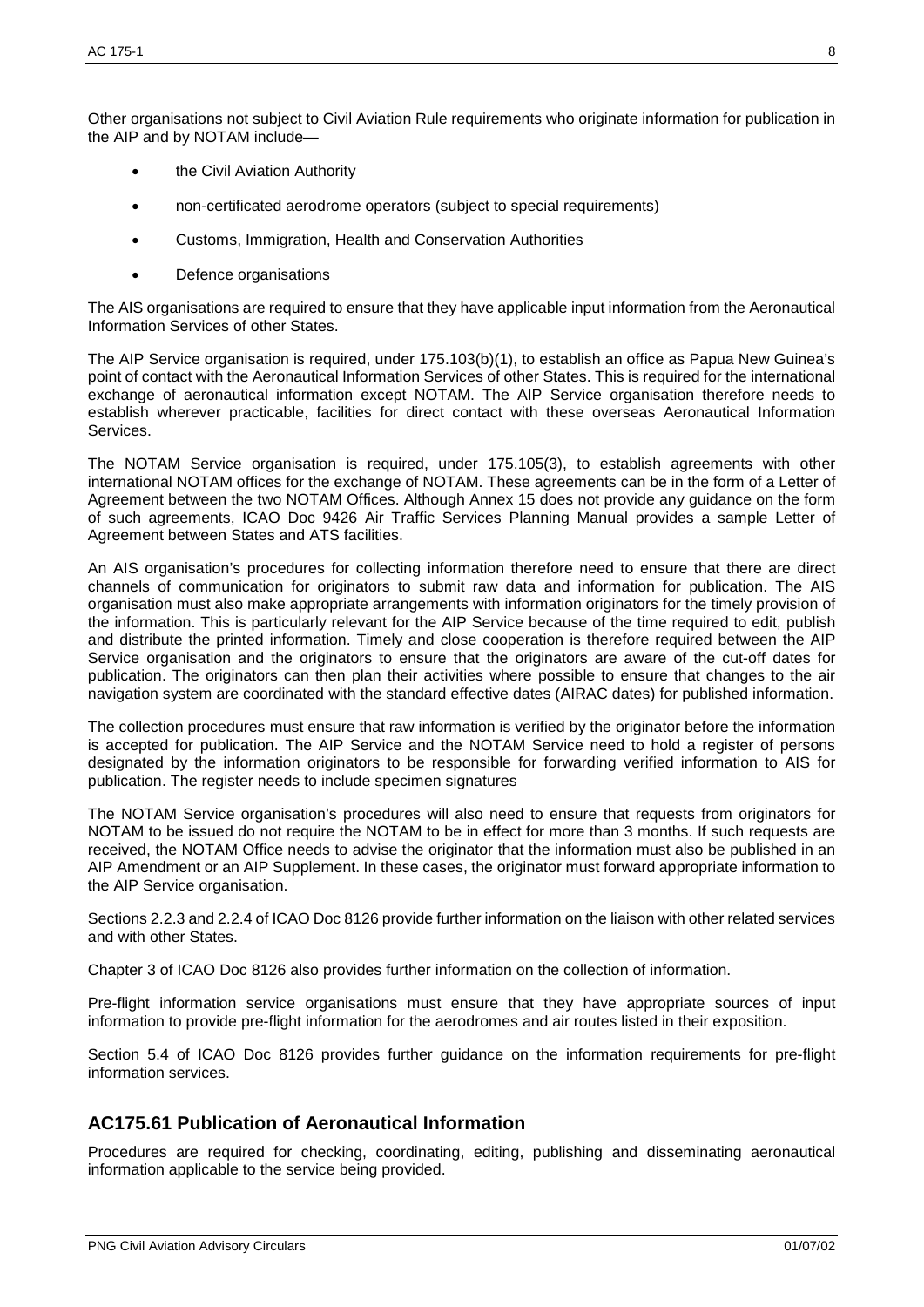**175.61(b)(1).** Although raw information must be verified by the originator before it is forwarded to the AIP Service or the NOTAM Service for publication, the AIP and the NOTAM Service organisations must check the received information. The check should be made against other available relevant information to ensure that there are no obvious errors or inconsistencies. Other available information includes previously published information such as the AIP, the AIP of another State in the case of incoming international NOTAM, aerodrome plans and regulatory publications. For example, notification of a change to the operational length of a runway should be checked against the published physical characteristics of the runway, the location indicator and the runway designation to ensure that there is no obvious error in the data provided by the aerodrome operator.

Paragraph 3.2.1 of ICAO Doc 8126 provides further guidance for accuracy checks particularly in relation to NOTAM.

**175.61(b)(2)**. The AIS organisation is responsible for editing the raw input information into the format that is required for publication of that information according to its operational significance. In editing the raw information, the AIS organisation must ensure that the intent and technical content of the information is not changed.

An essential element in an aeronautical information service is that the information must be accurately published. The procedures must therefore include sufficient checks in the editing and publishing processes to ensure that this accuracy requirement is met. Procedures may need to include a process for a printer's proof copy to be checked by the information originator before final publication.

The aeronautical information must be distributed according to the operational significance of the information. Although the originator is responsible forwarding information in a timely manner to the appropriate AIS organisation, the receiving organisation needs to monitor the incoming information and check that the originator has taken all the necessary actions. Information of immediate operational significance must go to the NOTAM office for the issue of a NOTAM. Long-term temporary information and permanent information must go to the AIP Service. However if the information has immediate operational significance, appropriate information must also be forwarded to the NOTAM office for the issue of a NOTAM.

Chapter 4 of ICAO Doc 8126 provides additional information on the dissemination of information and Chapter 7 provides additional information on the distribution of publications.

**175.61(b)(7).** NOTAM must include a date-time group for Item C in the standard NOTAM format. (Refer Annex 15, Appendix 5) If the information on timing is uncertain, the approximate duration must be indicated using a date-time group followed by an EST (estimated). Any NOTAM that includes an EST must be cancelled or replaced and the NOTAM Service organisation's procedures need to ensure that this action is taken.

AIP Supplements should not be used to promulgate temporary long-term information that will remain in effect for more than 12 months. If the information is to remain valid for a long period then consideration should be given to publishing it as an AIP Amendment.

**175.61(b)(9).** Papua New Guinea place names should be spelt according to the decisions of the Papua New Guinea Geographic Board **(PNG equivalent!)**.

**175.61(b)(12).** Paragraph 3.3.5 of Annex 15 entitles the AIS of other States to receive, free of charge, at least one copy of each of the elements of the Integrated Aeronautical Information Package for Papua New Guinea. The Authority is responsible for ensuring that the information is provided free of charge.

**175.61(c)(1)** AIRAC System. Information concerning changes in facilities, services or procedures often requires amendments to be made to airline operations manuals and other documents produced by other aviation agencies. The updating of these publications is usually carried out to prearranged production programmes.

Since many of the changes to facilities, services and procedures can be anticipated, it is highly desirable that the introduction of these changes, and hence the changes to the published aeronautical information, be controlled to a schedule of predetermined dates throughout the year.

ICAO has established the Aeronautical Information Regulation and Control (AIRAC) system for establishing, withdrawing or making significant changes to facilities, services and procedures in the air navigation system. The AIRAC system is based upon the international series of common effective dates at intervals of 28 days. Section 4.3 of ICAO Doc 8126 provides further information on the AIRAC system. Table 4-1 of Doc 8126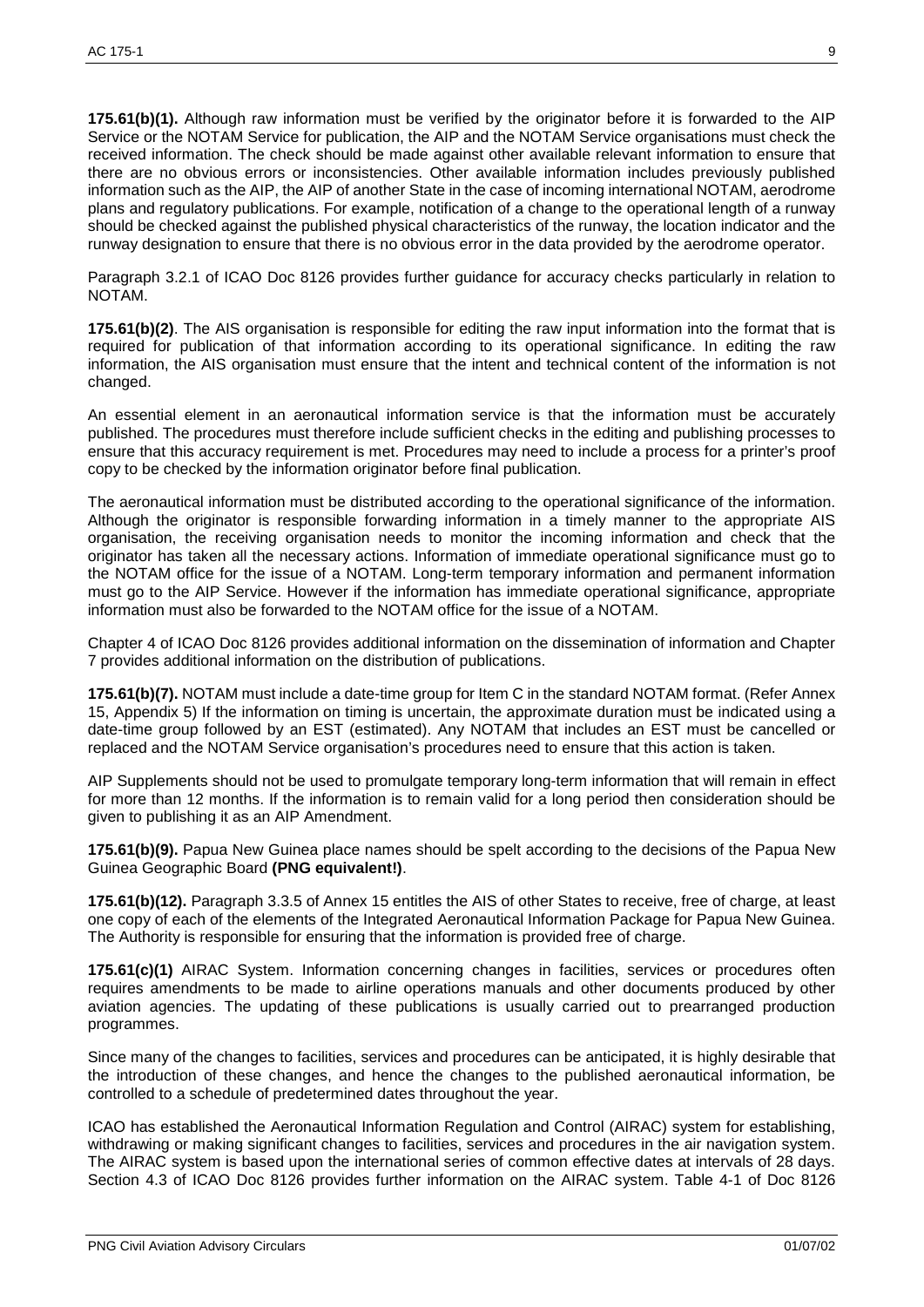provides the schedule of AIRAC effective dates for the current period.

**175.61(c)(6)** Operationally significant information and Trigger NOTAM. Aeronautical Charts and operationally significant information published in AIP Amendments and AIP Supplements must be published in accordance with the AIRAC system. Under the AIRAC system, aircraft operators will receive notification of permanent, and long-term temporary changes to the air navigation system at least 28 days before the change comes into effect. Rule 175.61(c)(6) requires a NOTAM to be issued giving a brief description of the operationally significant contents, the effective date and the reference number of each AIRAC Amendment or Supplement. This NOTAM (Trigger NOTAM) is intended as a reminder in the pre-flight information bulletin to alert aircraft operators to the fact that a significant change to the air navigation system has come into effect. The operators are therefore reminded to consult the relevant AIP Amendment or AIP Supplement. The NOTAM only needs to be originated when an Amendment or Supplement contains operationally significant information.

Operationally significant information is information that notifies the establishment, withdrawal of, and premeditated significant changes (including operational trials) to—

- (1) limits (horizontal and vertical), regulations and procedures applicable to
	- flight information regions:
	- control areas:
	- control zones:
	- advisory areas:
	- ATS routes:
	- permanent and long-term temporary danger, prohibited and restricted areas (including type and periods of activity when known):
	- permanent and long-term temporary areas or routes, or portions of them, where the possibility of interception exists;
- (2) positions, frequencies, call signs, known irregularities and maintenance periods of radio navigation aids and communication facilities;
- (3) holding and approach procedures, arrival and departure procedures, noise abatement procedures and any other pertinent ATS procedure;
- (4) meteorological facilities including broadcasts and procedures;
- (5) runways, stopways, taxiways and aprons;
- (6) position, height and lighting of navigational obstacles;
- (7) hours of service: aerodromes, facilities and services; and
- (8) customs, immigration and health services.

#### **AC175.63 Error Correction in Published Information**

Procedures required under 175.63 are intended to apply to any error that is detected in the aeronautical information after it is published and distributed by a certificated AIS organisation. Potential sources for detecting such errors are the users of the published information and the organisation itself.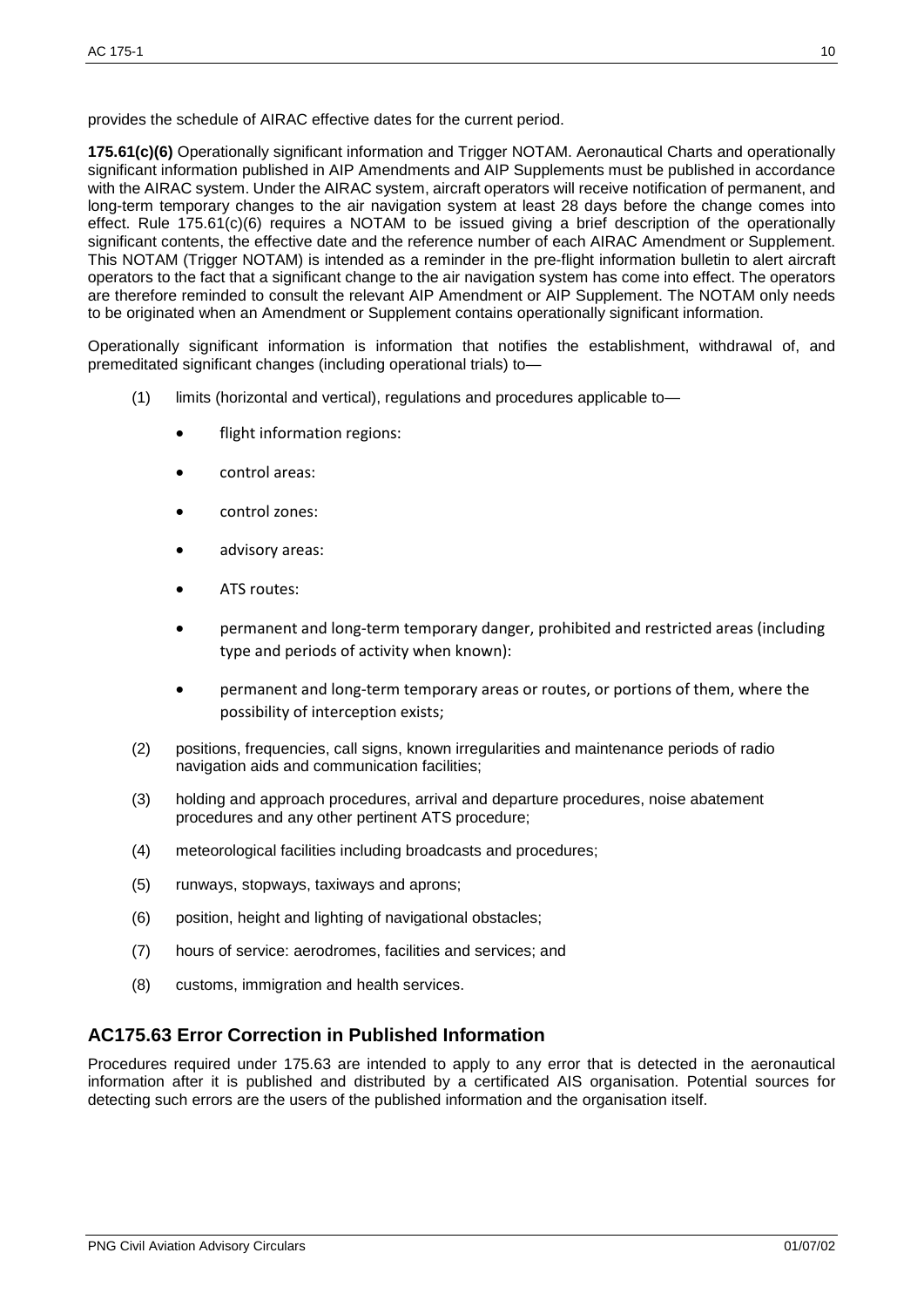The cause of any error, which may be incorrect raw information from an originator or a defect in the organisation's editing or publishing process, must be investigated and recorded for future audit purposes. The organisation would need to advise the Director if a particular originator of aeronautical information has a history of errors in the raw information they provide for publishing.

A certificated AIS organisation's procedures must ensure that the error is corrected by the most appropriate means relative to the operational significance of the error. If the error is of direct operational significance, the organisation must originate a NOTAM to cancel the information and if necessary to notify the correct information.

The correction of any error in permanent or long-term temporary information must be by means of an AIP Amendment, an AIP Supplement or by reissue of the publication or chart. Replacement pages bearing the same effective date as the pages containing the error are not acceptable. NOTAM requesting hand amendments to publications or charts are also not acceptable.

Under 175.251(g), a replacement NOTAM that cancels the original NOTAM must be issued whenever an error occurs in a NOTAM. It is not acceptable for a service message to be issued to correct a NOTAM.

Any significantly incorrect, inadequate, or misleading information promulgated in any aeronautical information publication, including NOTAM, that affects or could affect the safety of aircraft operations is classified as a promulgated information incident. These incidents are required, under CAR Part 12 Accidents, Incidents, and Statistics to be reported to the Director.

## **AC175.65 Records**

Adequate and accurate records are an essential element in the safety of air navigation. Properly documented records provide the evidence that the prescribed procedures have been followed.

Records for the incoming and outgoing aeronautical information must provide the traceability that is required between incoming and outgoing information. Outgoing information must be traceable through serial number and date to—

- the relevant incoming information;
- the identity of the originator;
- the date that the incoming information was received; and
- the check procedures that were carried out before the information was published.

Section 3.4 of ICAO Doc 8126 provides further information on the recording and filing requirements for AIS.

Records for those personnel who are authorised by a certificated AIS organisation to check, edit and publish aeronautical information should include the following information—

- name
- date of birth
- position held within the organisation
- relevant qualifications
- relevant experience
- specialised AIS training
- details of competency checks

Records may be kept in any format but need to be controlled by a responsible senior person. Access to the record system needs to be controlled to ensure that the integrity of the records is maintained. The Authority may require access to the records for certification and safety audit purposes.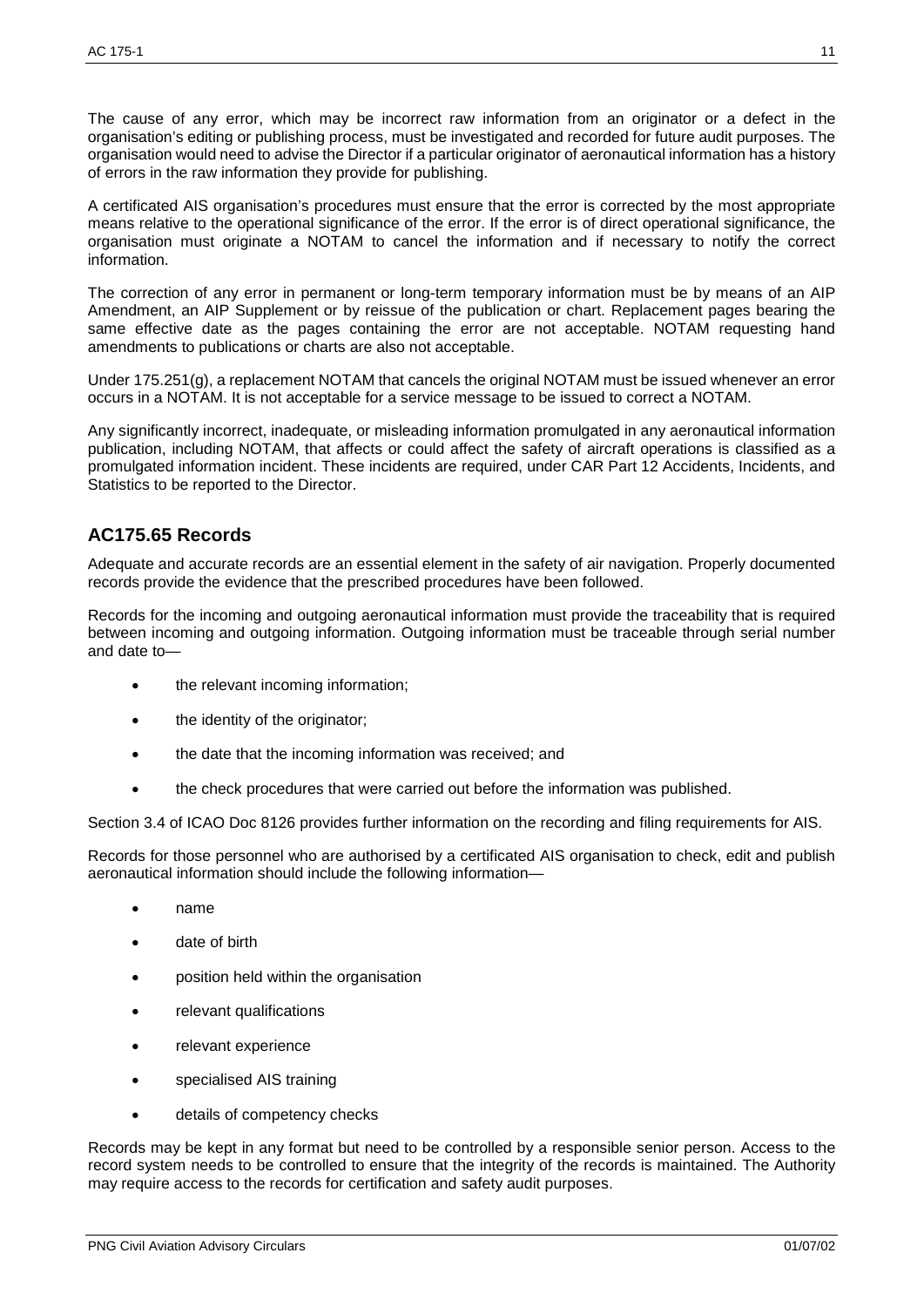Access to the records may also be required by the Authority and the Accident Investigation Commission for the investigation of an aircraft accident or incident.

#### **AC175.67 Internal Quality Assurance**

Internal quality assurance procedures are an essential element of the quality management system that the certification requirements of this Rule are designed to create. The organisational requirements are based on the quality system guidelines contained in ISO 9004, Quality Management and Quality System Elements— Guidelines.

Internal quality assurance procedures must describe the ongoing review of an organisation's documentation, procedures and the quality of the published aeronautical information.

Advisory Circular AC10 – 1, Internal Quality Assuance contains information about standards and practices that are applicable to organisations required to establish internal quality assurance systems and should be referred to for compliance with this rule.

## **AC175.69 Organisation Exposition**

The purpose of the Organisation Exposition is to document the procedures, means and methods of the organisation. Compliance with its contents will ensure compliance with Part 175, which is a prerequisite for obtaining and retaining an Aeronautical Information Service Certificate.

The Organisation Exposition is the means by which the organisation defines its operation. It shows both the employees and the Director, how the organisation will conduct its day-to-day business relating to the provision and publication of aeronautical information. The exposition is intended to be a tool to assist management in the operation of the business.

Paragraphs 175.69(a)(1) to (a)(6) provide the management part of the exposition and should normally be contained within one document. It should commence with the corporate commitment by the Chief Executive. The remaining parts of the exposition may be produced as any number of separate manuals. Any separate documents must be cross-referenced in the management part of the exposition and must be controlled by the procedures listed under 175.69(a)(11).

Senior persons should hold copies of those parts of the exposition or manuals that affect their areas of responsibility, and staff should be familiar with the parts of the exposition that affect their activities.

The following paragraphs address the individual requirements of the exposition—

**(a)(1).** A prime objective of the new-rules system is that each certificated (approved) organisation has the responsibility to ensure that its operation is planned, organised, carried out, maintained, developed and documented according to applicable civil aviation requirements, standards, and operating specifications.

As part of its quality system of management, each organisation should establish goals and objectives for its operation including safety standards, at least equal to the level prescribed by the Director.

The statement by the Chief Executive required by 175.69(a)(1) is viewed by the Director as a Corporate commitment by the organisation. The statement should clearly address the goals and objectives of the organisation in respect of the AIS requirements prescribed by Part 175. The statement may also contain the organisation's goals and objectives in respect of its commercial activities. The exposition should be a tool of management to present the organisation's activities to its staff, customers and to the Director.

**(a)(2) and (3)**. These are expanded in the comments made against paragraph 175.51 Personnel Requirements.

**(a)(4).** The organisation needs to show the lines of responsibility and communication between the Chief Executive and the senior persons. The chart should show the functional relationship between locations where staff are permanently based and the central body of the organisation.

**(a)(5).** The summary of staff employed by the organisation, and their location, provides the Director with an indication of the size of the organisation for assessing the application and establishing an audit programme.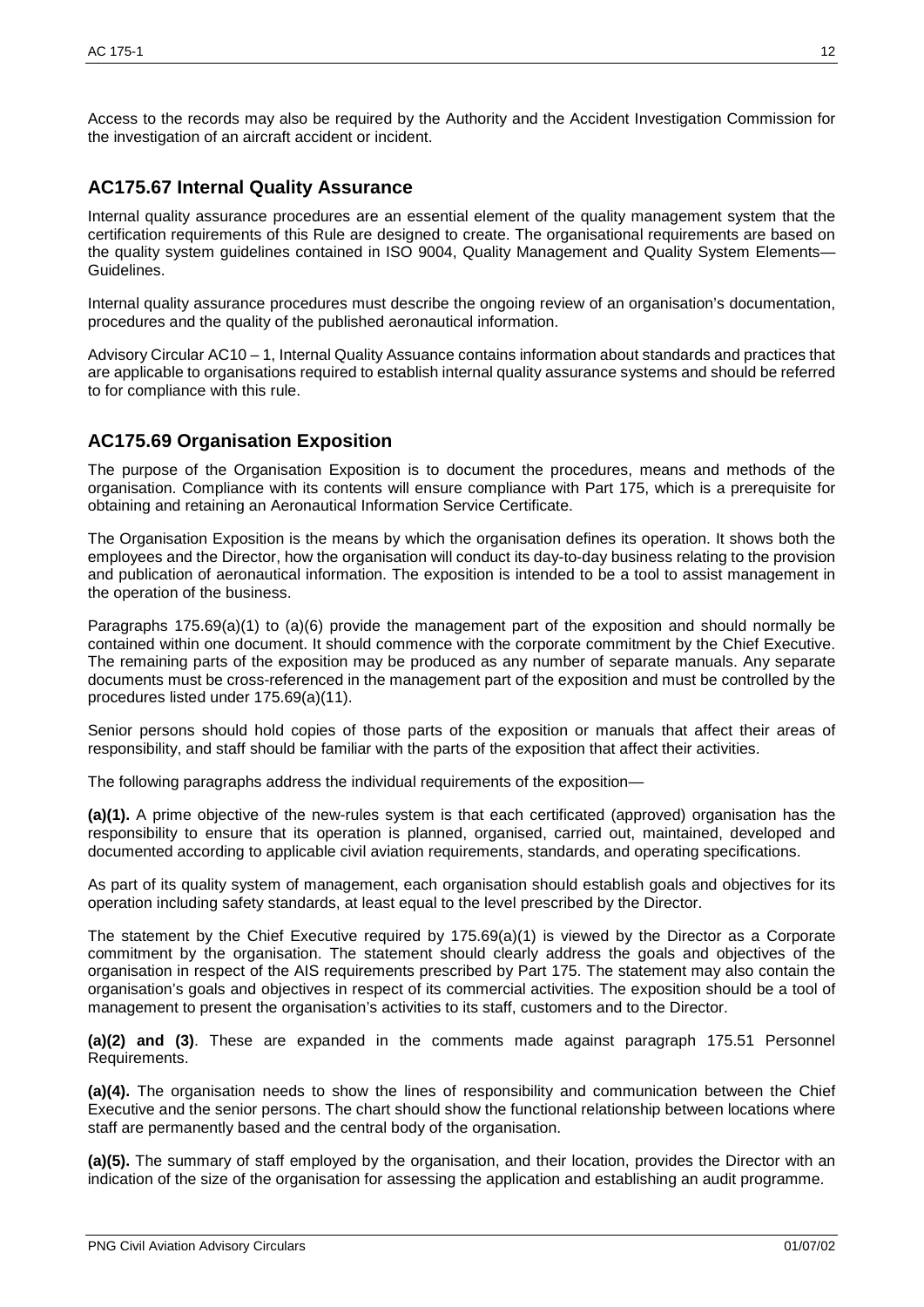**(a)(6).** The organisation is to specify the aeronautical information services that the certificate is to cover.

The services that may be listed on the certificate are shown under paragraph 175.9 of this AC.

**(a)(7).** A pre-flight information service organisation is to specify the aerodromes and the air routes originating from those aerodromes that the service is to cover.

**(a)(8).** The AIP Service and the NOTAM Service organisations are to provide location and address details of the offices required in the relevant rules.

**(a)(9).** Copies of the organisation's format and standards documents relating to the aeronautical information that they publish should be included as part of the exposition. This is particularly relevant for the AIP Service as the AIP and its associated amendments, supplements and charts and the aeronautical information circulars are State documents published by the AIP Service organisation.

**(a)(10).** The procedures listed in this paragraph provide the working documents for controlling the organisation's activities that can directly affect the adequacy, accuracy and timeliness of aeronautical information. The procedures may be contained in separate manuals and should provide a concise description of the means to control the standards, format, adequacy, accuracy and timeliness of the aeronautical information published by the organisation. The procedures may include references to other internal instructions and must include the internal quality assurance procedures which are an essential element of the quality management system.

The individual procedures are covered in the relevant previous sections of this advisory circular and must be addressed by all organisations to the extent that they apply to the aeronautical information services provided.

**(a)(11).** These procedures must show how the organisation plans to control, amend and distribute its exposition. The procedures should be similar to those required under 175.57 for controlling, amending and distributing the organisation's documentation.

**(b).** The acceptance of the organisation's exposition by the Director is the final step in the authorisation process for the provision of an aeronautical information service. Such acceptance will be followed by the issue of an Aeronautical Information Service Certificate.

# **Subpart C — Operating Requirements**

## **AC175.101 Continued Compliance**

After obtaining an Aeronautical Information Service Certificate, it is the responsibility of the certificate holder to ensure that the organisation continues to meet the requirements for certification. The means of meeting these requirements are contained in the organisation's exposition. Therefore, a copy of the exposition, or at least each applicable part of it, must be available to all personnel who need access to the information to carry out their work. A complete copy of the exposition needs to be held at each major location covered by the exposition. Smaller satellite locations may however, need only those parts that directly apply to their scope of activities.

## **AC175.103 AIP Service**

**(a)** Publication of AIP and AIC. The AIP Service organisation is required to publish the Papua New Guinea Aeronautical Information Publications (AIP) and Aeronautical Information Circulars (AIC). Chapter 6 of ICAO Doc 8126 provides guidance material on the preparation of original copy and reproduction of aeronautical information.

**(a)(1) AIP**. By definition, the AIP is the aeronautical information publication for Papua New Guinea. It is required to contain aeronautical information of a lasting character essential to air navigation. The content of the AIP is prescribed in Subpart D of Part 175. Further details of the contents of the AIP are contained in Appendix 1 to this Advisory Circular.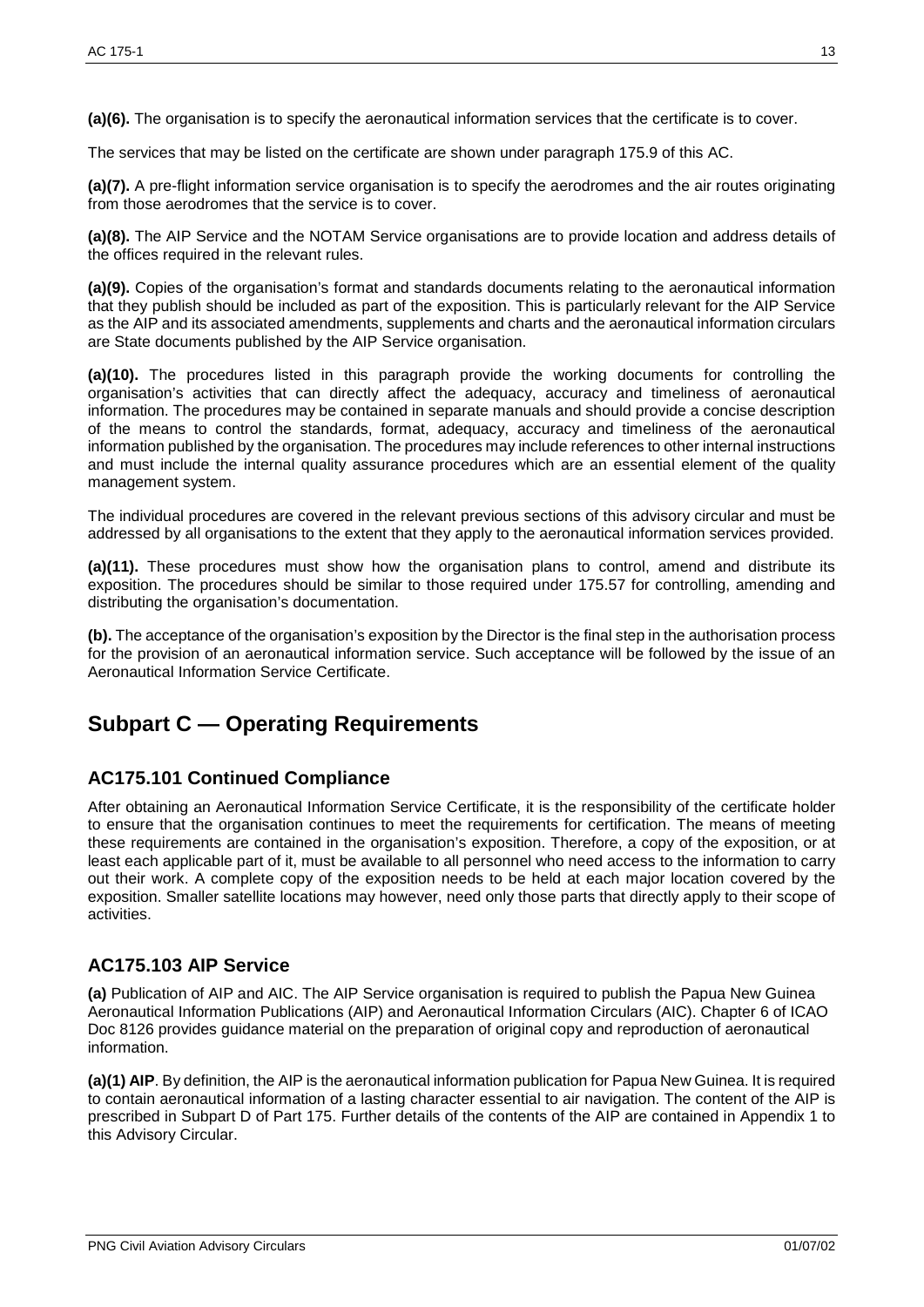**(a)(4) AIC**. Aeronautical information circulars are issued whenever it is necessary to promulgate aeronautical information which—

- does not qualify under the requirements of 175.151(a) for inclusion in the AIP; or
- is not operationally significant to require the issue of a NOTAM.

The specifications for AIC are prescribed in Subpart E of Part 175. Further details of the type of information that should be promulgated by an AIC are contained in Appendix 2 to this Advisory Circular.

**(b)(1) Designated office**. This rule reflects the requirement of Annex 15, paragraph 3.3.1. This paragraph requires the State (CAA) to designate an office or offices to which all elements of the Integrated Aeronautical Information Package originated by other States should be addressed. The certificated organisation's resources at the designated office need to be able to deal with requests from other States for information. The AIP Service organisation is not required to include resources for the international exchange of NOTAM.

**(b)(2) Availability of information**. Section 12(j) of the Civil Aviation Act 2000 requires the Authority to ensure that aeronautical information is readily available.

The AIP Service organisation is therefore required to make the information available to any person that pays any charge that may apply to the supply of the information. Details of the charge are not part of the rule requirements but are likely to be covered in a separate agreement between the CAA and the certificated organisation.

**(b)(3) AIP and AIC distribution**. An effective and reliable distribution system for the aeronautical information published by a certificated organisation is an essential element of an effective aeronautical information service. Users of the information must be assured of receiving the information promptly. Chapter 7 of ICAO Doc 8126 provides guidance material on the distribution of aeronautical information.

**(b)(4) Aeronautical charts**. The general specifications and individual requirements and specifications of the various charts that form part of the AIP and other aeronautical charts are contained in ICAO Annex 4. The ICAO Aeronautical Chart Manual (Doc 8697) also provides guidance material for the format and production of aeronautical charts.

**(b)(5**) **Coordination of input information**. The AIP Service organisation is required to coordinate the input of all aeronautical information from originators except—

- (i) information that is of immediate operational significance necessitating the immediate issue of a NOTAM; and
- (ii) temporary information of a duration of less that 3 months and only requires the issue of a NOTAM.

All information that requires the publication of an AIP Amendment or an AIP Supplement or a change to an aeronautical chart is to be forwarded to the AIP Service. If the information takes effect before it can be published in an Amendment, Supplement or chart, the AIP Service is responsible for initiating the necessary NOTAM, monitoring the NOTAM, and cancelling it if necessary.

#### **AC175.105 NOTAM Service**

**NOTAM service**. The NOTAM Service is an essential element of any State aeronautical information service. It supplements the AIP Service and provides a fast medium for notifying aeronautical information whenever it is necessary to give due warning of any change or occurrence at short notice. The value of a NOTAM lies in its news content and therefore it must be received by the addressee in sufficient time for the necessary action to be taken. The historical value of a NOTAM is minimal and therefore records of NOTAM need only be kept for 30 days unless required for an accident or incident investigation.

**Requirement for NOTAM**. Annex 15 requires a NOTAM to be originated and issued promptly whenever it is necessary to notify operationally significant information that is of a temporary nature and of short duration or when operationally significant permanent changes or temporary changes of long duration are made at short notice.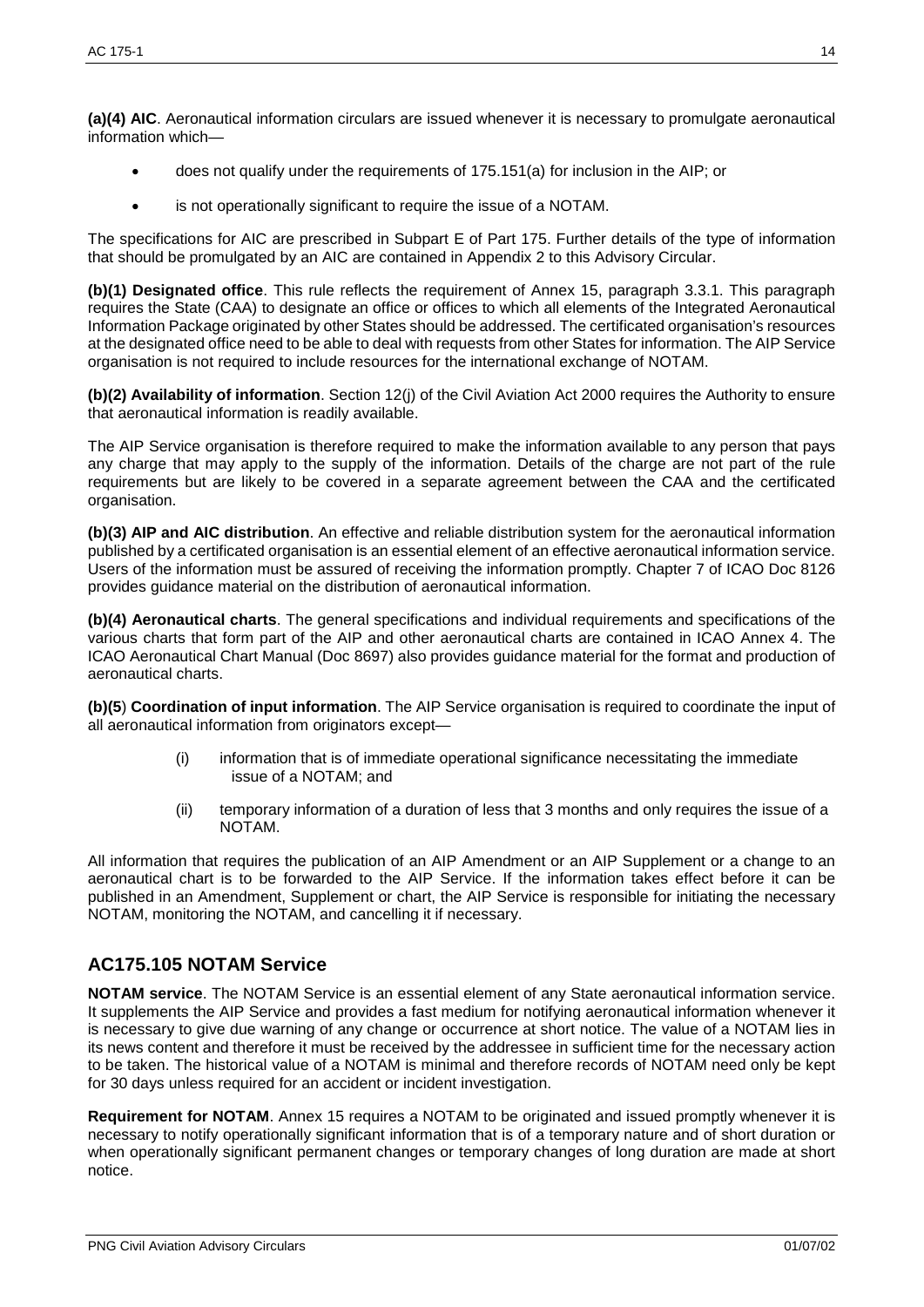Except for the need to obtain appropriate NOTAM from other international NOTAM Offices, the NOTAM Service mainly relies upon other organisations within the civil aviation system to forward information to it. The NOTAM Service mainly involves the promulgation of operationally significant information at short notice. The organisation's procedures required under 175.59 for the collection of information, therefore need to ensure that there are direct channels of communication for originators to submit the raw information. The procedures also need to ensure that the input raw information is properly verified and further information on this requirement is covered under AC 175.59 concerning the collection of information.

The NOTAM Service organisation's procedures required under 175.61 must ensure that a NOTAM is issued promptly whenever information that requires the issue of a NOTAM is received from a verified source. There may be occasions when unverified information, concerning an immediate hazard to air navigation, is received. In such cases, the NOTAM Office would be obliged to issue a NOTAM but would need to take follow up action to have an appropriate person verify the information.

Appendix 3 to this Advisory Circular lists the information that needs to be promulgated by NOTAM.

The NOTAM Service organisation's procedures also need to ensure that NOTAM are not used to promulgate information that is not of direct operational significance. Appendix 3 also lists the type of information that should not be promulgated by means of a NOTAM.

# **AC175.107 Pre-flight Information Service**

The nature of the information provided by a pre-flight information service will depend on how the service is delivered. A pre-flight information service established on an aerodrome can provide physical displays of preflight information and facilities for face to face briefing or self briefing. Centralised pre-flight services are generally more automated and rely on telecommunications to convey the information to the recipient. These centralised services rely on the aircraft operator having the appropriate aeronautical charts and other published information.

Guidance information on pre-flight information services is given under section AC 175.55 of this advisory circular and also in chapter 5 of ICAO Doc 8126. The information given in sections 5.4, 5.5 and 5.6 of ICAO Doc 8126 is primarily intended for a manual or semi-automated pre-flight information service located on an aerodrome. The information given in section 5.7 of ICAO Doc 8126 is intended for automated or computerbased pre-flight services.

The provisions made by a pre-flight information service organisation for flight crew members to report postflight information, as required under 175.107(c), will depend on the nature of the service provided. A pre-flight information service located on an aerodrome can provide facilities for flight crew to physically file their postflight reports. A centrally located automated pre-flight information service could provide a free telephone number for flight-crew to call and file their post-flight reports.

## **AC175.109 Changes to Certificate Holder's Organisation**

The organisation exposition is intended to be a living document to reflect the organisation's activities and its means to carry out those activities. Therefore, as the organisation's activities, operating practices and procedures, standards, and services change, the exposition must be changed accordingly. The Authority must be kept informed of these changes and therefore a copy of each amendment to the exposition must be forwarded to the Director.

Any change to the organisation's operating practices, procedures or standards that may effect the provision of adequate, accurate and timely aeronautical information need to be properly documented with background information and reasons for the change. The documented background information and reasons should be retained in the organisation's records for possible audit trail purposes.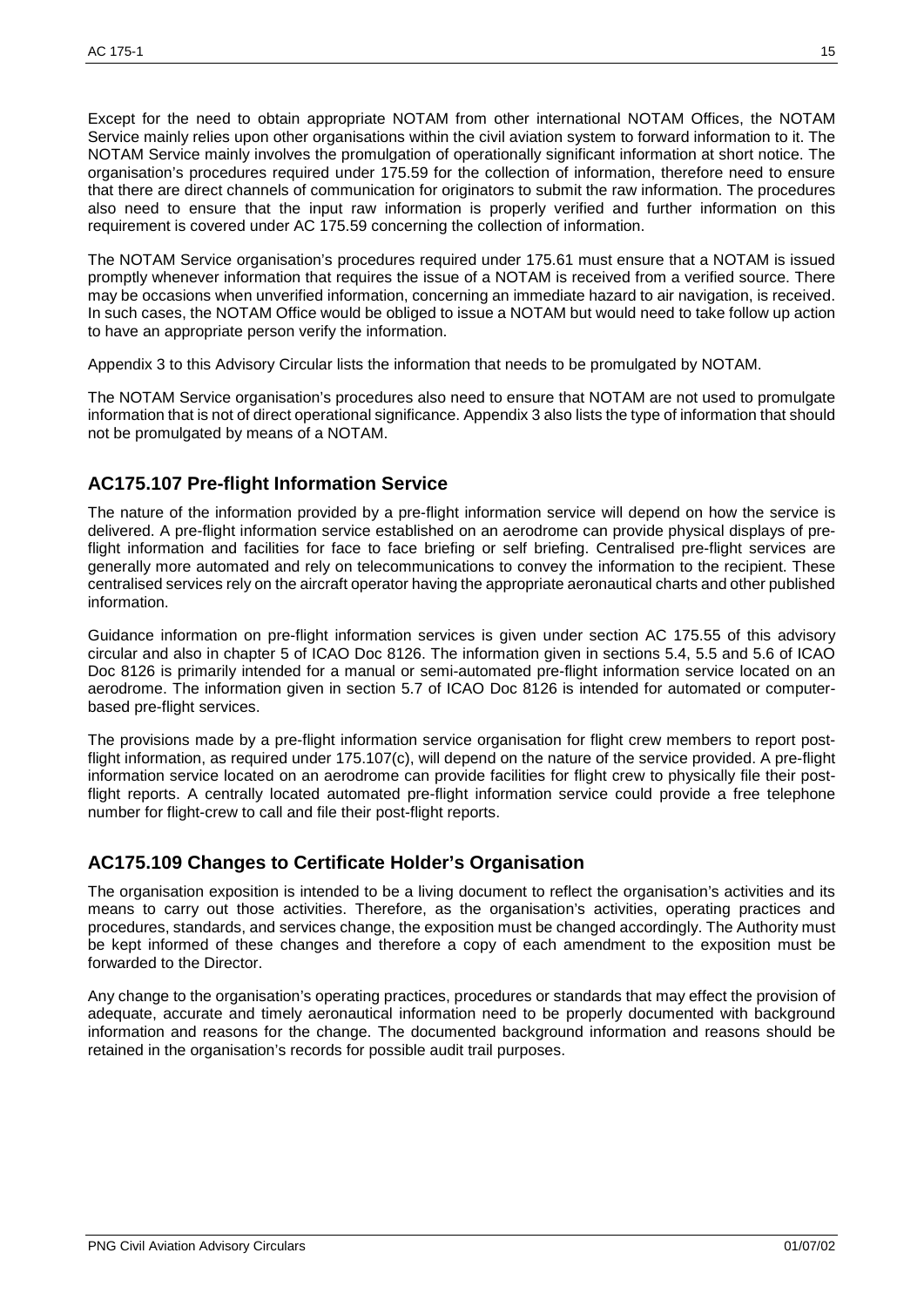**Rule 175.109(d)** describes the changes to the exposition that require the prior approval of the Director. Senior personnel are included in this requirement because they must meet the criteria for a fit and proper person. Any change to the services provided would require a change to the certificate. As the Authority remains responsible for the aeronautical information published, any change to the format and standards for published aeronautical information needs to have the prior acceptance of the Director. The Director may also prescribe conditions that may be necessary because of a change in these items. The conditions may be transitional to allow the organisation to continue to operate while arrangements are made to incorporate permanent changes.

**Rule 175.109(g)** allows the Director to require changes to be made to an organisation's exposition if the Director considers such changes are necessary in the interests of aviation safety.

# **Appendix 1 — Papua New Guinea Aeronautical Information Publications (PNGAIP)**

#### *Contents of PNGAIP*

Aeronautical Information Publications are intended to satisfy requirements for the publication of aeronautical information of a lasting character essential to the safety of air navigation.

The Papua New Guinea Aeronautical Information Publications are required to contain current information, data, and aeronautical charts relating to—

- (1) the regulatory and airspace requirements for air navigation in the Port Moresby FIR; and
- (2) the Papua New Guinea communications, navigation, meteorological and air traffic services and facilities that support international air navigation to and from Papua New Guinea;
- (3) the communications, navigation, mete-orological and air traffic services and facilities that support air navigation within the Papua New Guinea FIR; and
- (4) the aerodromes that are operating under an aerodrome operating certificate issued under Civil Aviation Rule Part 139; and
- (5) the regulatory requirements, services and facilities such as Customs, Immigration and Health associated with the facilitation of international passengers and goods to and from Papua New Guinea.

Aeronautical charts are an integral part of the PNGAIP. Where applicable to the aerodromes published in the PNGAIP, the following charts should be published as part of the PNGAIP—

- Aerodrome/Heliport Chart-ICAO for all aerodromes
- Aerodrome ground Movement Chart—ICAO for all international aerodromes and for others where necessary due to congestion of information
- Aerodrome Obstacle Chart—ICAO Type A for all aerodromes certificated under Part 139
- Aircraft Parking/Docking Chart—ICAO where necessary due to complexity of terminal facilities
- Area Chart—ICAO where necessary due to complexity of air traffic services routes and position reporting requirements
- Instrument Approach Chart—ICAO for all aerodromes with instrument approach procedures
- Precision Approach Terrain Chart—ICAO for precision approach runways Categories II and III
- Standard Arrival Chart—Instrument (STAR)—ICAO where a standard instrument arrival route has been established and cannot be shown clearly on the Area Chart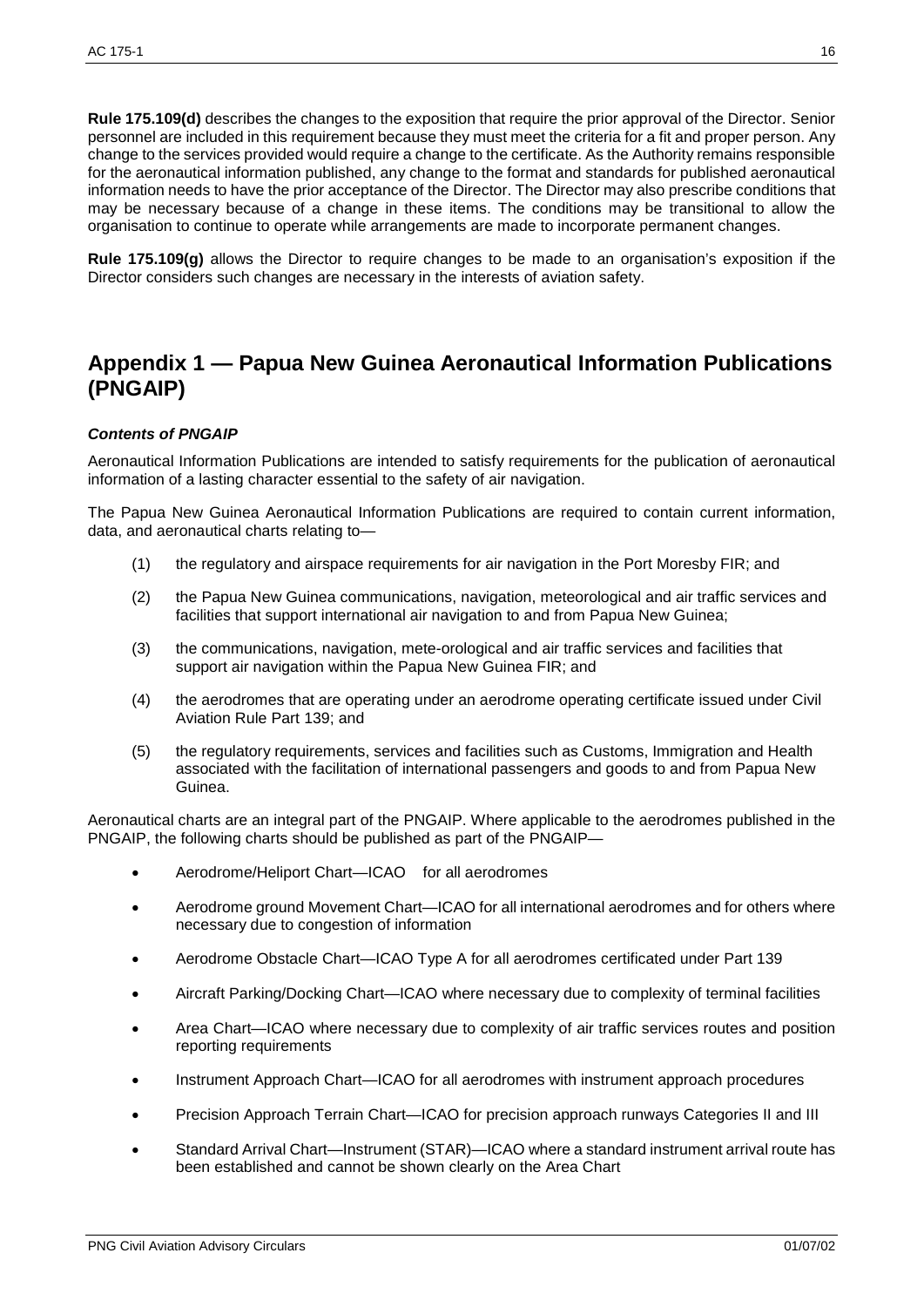- Standard Departure Chart—Instrument (SID)—ICAO where a standard instrument departure route has been established and cannot be shown clearly on the Area Chart
- Visual Approach Chart—ICAO where visual approach procedures have been established.

The Enroute Chart—ICAO should also be published as part of the PNGAIP associated with IFR operations.

All aeronautical charts should comply with the relevant standards in ICAO Annex 4, Aeronautical Charts. ICAO Doc 8697, Aeronautical Charts, provides further guidance information.

#### *Publication of information on non-certificated aerodromes*

The publications may also contain current information, data and charts for aerodromes not operating under an aerodrome operating certificate provided the aerodrome operator provides the AIP Service and the NOTAM Service with—

- (1) the aerodrome operator's name, address, telephone and facsimile numbers as applicable for publication in the PNGAIP; and
- (2) the name and location indicator for the aerodrome; and
- (3) a statement regarding the availability of the aerodrome, for example *Public use,* meaning available for general use without the prior agreement of the aerodrome operator, or *Private use* meaning available only with the prior agreement of the aerodrome operator; and
- (4) a declaration that the person named in paragraph (5) has the capability and will undertake the responsibilities detailed in paragraphs (5)(i) to (5)(vi); and
- (5) the name and contact details, for publication in the PNGAIP, of the person who will be responsible for—
	- establishing any operational conditions or limitations on the use of the aerodrome that arise from the aerodrome design or the facilities or services provided at the aerodrome; and
	- notifying the AIP Service of the aerodrome data and information that is required for publication in the PNGAIP. (Civil Aviation Advisory Circular AC 139.08, Notification of aerodrome data and information, sets out the data and information that is required for publication); and
	- notifying the AIP Service of any permanent, or temporary long-term (greater than 3 months) change to the aerodrome data and information including any change to the operational data; and
	- notifying the NOTAM office without delay of any condition or defect at their aerodrome that may affect the safe operation of aircraft and requires the issue of a NOTAM. (Appendix 3 of this Advisory Circular details the conditions that require the issue of a NOTAM); and
	- the accuracy and timeliness of the data and information forwarded to the AIP Service and to the NOTAM office for promulgation; and
	- providing the AIP Service with an annual signed declaration that the aerodrome data and information published in the PNGAIP for their aerodrome is accurate.

All data and information forwarded to the AIP Service and to the NOTAM Office for promulgation must be accompanied by a declaration signed by the person named in paragraph (5). The declaration must state that the data and information is accurate.

The CAA may authorise the deletion of a non-certificated aerodrome from the PNGAIP if—

(1) the aerodrome operator or the person named in paragraph (5) fail to provide the AIP Service or the NOTAM Office with the required information, data and declarations; or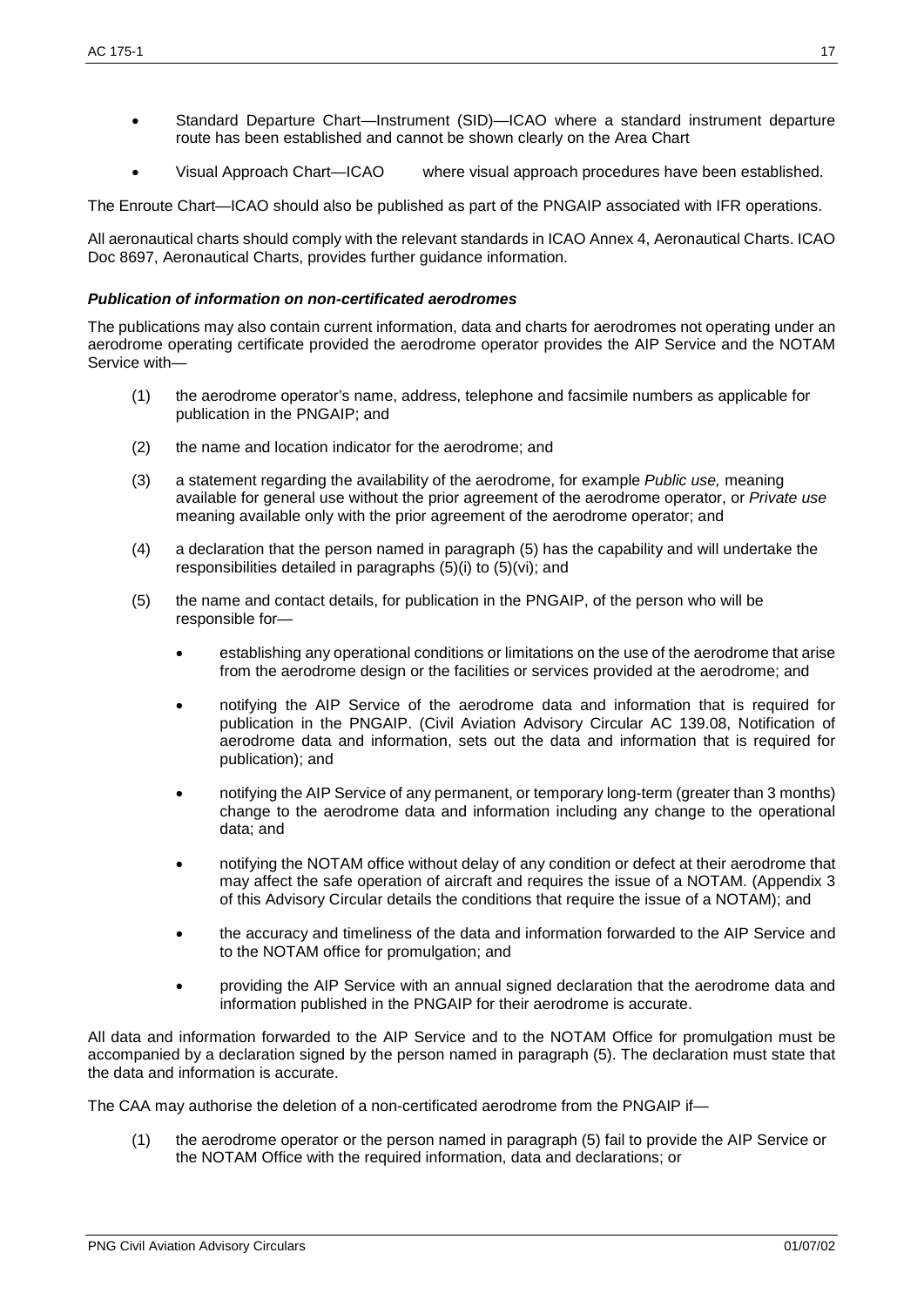- (2) the person named in paragraph (5) fails to notify—
	- the AIP Service of any permanent or long-term temporary change to the aerodrome data and information; or
	- the NOTAM Office of any significant change that should have been promulgated by NOTAM.

#### *Format of the NZAIP*

The PNGAIP is required to be published in a format that—

- (1) is suitable for the operational requirements of
	- flight operations personnel including flight crew members; and
	- air traffic service units responsible for flight information services; and
- (2) takes into account the circumstances under which the information will be used.

The AIP in effect fulfils two functions. It provides permanent and long-term temporary information that is necessary for the planning of a flight and it also provides permanent and long-term temporary information that is necessary during a flight.

Where practicable, the PNGAIP should be presented in a form to facilitate its use in flight and therefore the physical and lighting conditions in the cockpit need to be taken into account. Lighting conditions are particularly important because certain print colours will be very hard to read under the typical lighting colours installed in the cockpit.

For practical purposes, it may be desirable to publish the PNGAIP in multiple publications–

- (1) those primarily for use on the ground during the planning of flight; and
- (2) those primarily for use in the cockpit during flight.

Aeronautical charts are an integral part of the PNGAIP and therefore the publications should be designed to facilitate the safe storage of the necessary charts.

#### *Uniformity of content and presentation*

Uniformity in the content, standards and order of presentation of the information published in the AIP is important for the safety of air navigation. This is particularly relevant for international operators who are required to use the AIP of various States during the normal course of their operations.

The information required to be published in the PNGAIP should therefore relate to, and be arranged under the subject headings listed in Roman type in Appendix 1 of Annex 15 to the Convention. Where relevant information is available, the PNGAIP should also contain current information relating to the subjects listed in italic type in Appendix 1 of Annex 15.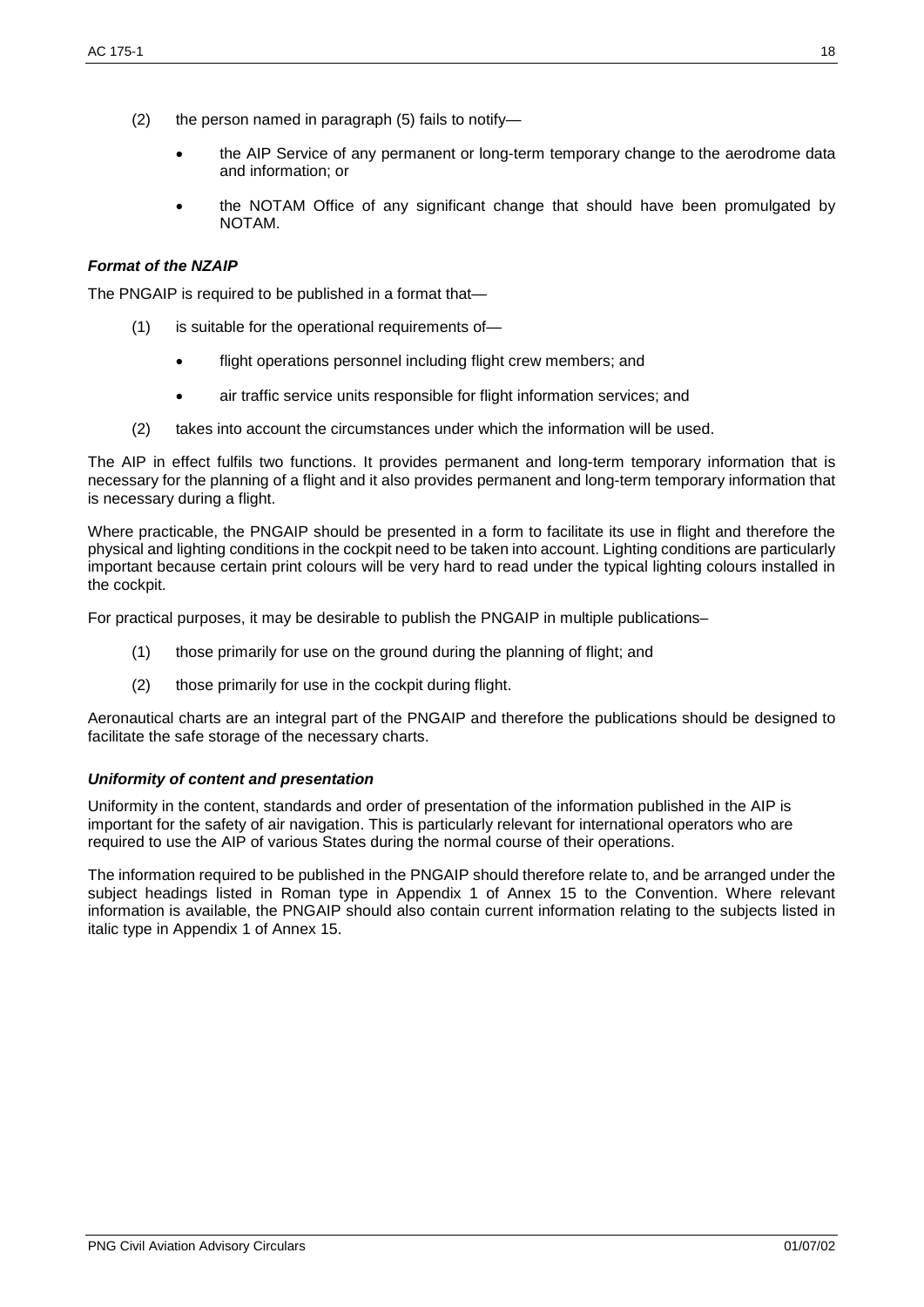# **Appendix 2 — Aeronautical Information Circulars (AIC)**

#### **Requirement for an AIC**

Aeronautical Information Circulars are issued whenever it is necessary to promulgate aeronautical information that does not qualify for—

- inclusion in the PNGAIP; or
- the issue of a NOTAM.

An Aeronautical Information Circular should be originated whenever it is desirable to promulgate—

- a long-term forecast of any major change in Legislation, Regulations, Rules, procedures or facilities:
- information of a purely explanatory nature liable to affect flight safety:
- information or notification of an explanatory or advisory nature concerning technical, legislative or purely administrative matters.

#### **Information promulgated as an AIC**

The information that should be promulgated as an AIC includes—

- forecasts of important changes in the air navigation procedures, services and facilities;
- forecasts of implementation of new navigation systems;
- significant information arising from aircraft accident or incident investigation that has a bearing on flight safety;
- information on Civil Aviation Rules relating to the safeguarding of international civil aviation against acts of unlawful interference;
- advice on medical matters of special interest to pilots;
- warnings to pilots concerning the avoidance of physical hazards;
- effect of certain weather phenomena on aircraft operations;
- information on new hazards affecting aircraft handling techniques;
- Rules relating to the carriage of restricted articles by air;
- aircrew licensing arrangements;
- training of aviation personnel;
- advice on the use and maintenance of specific types of equipment;
- actual or planned availability of new or revised aeronautical charts;
- carriage of radio equipment;
- explanatory information relating to noise abatement;
- selected airworthiness directives;
- changes in NOTAM series or distribution, new editions of the PNGAIP or major changes on the contents, coverage or format;
- other similar information.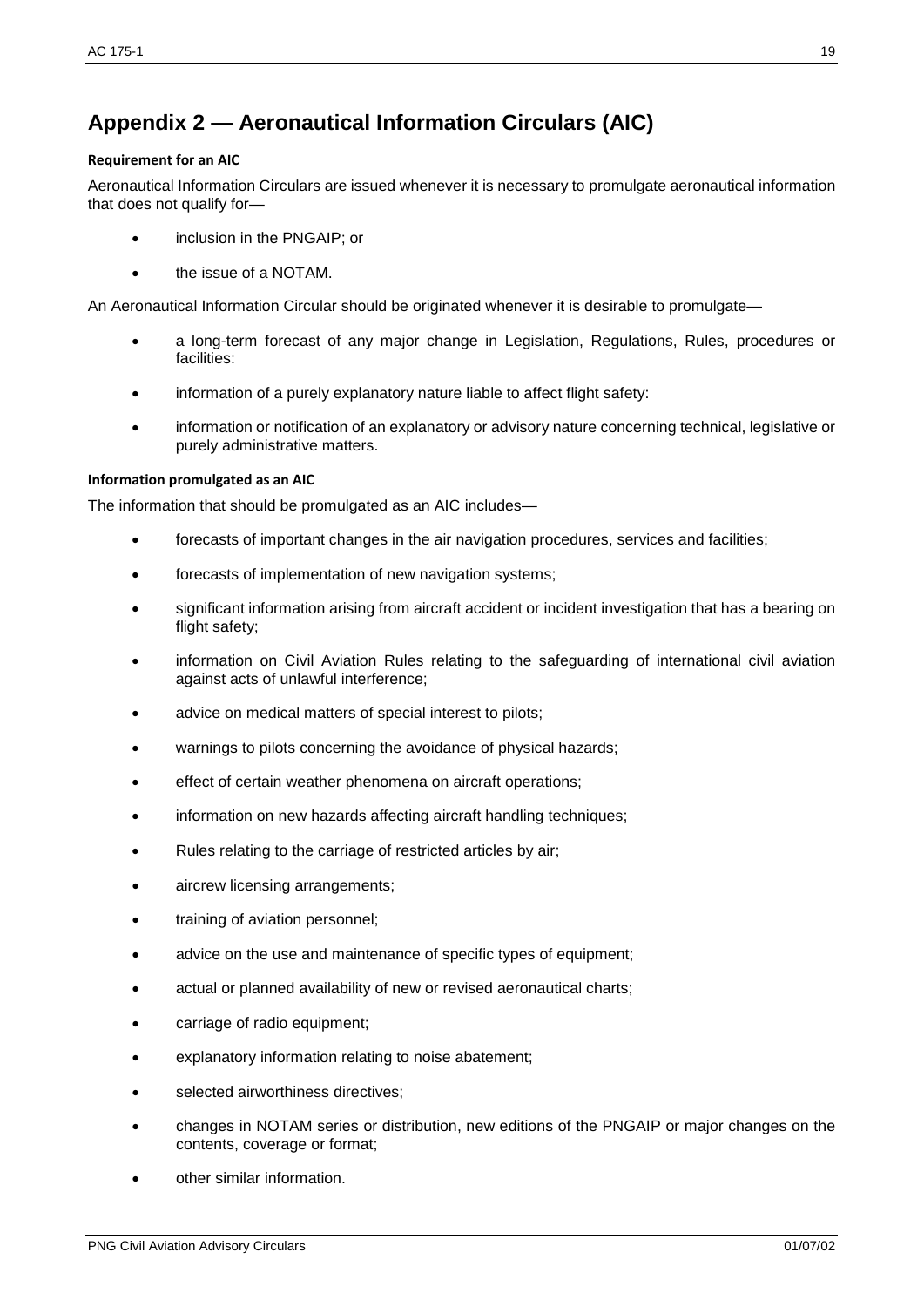# **Appendix 3 — NOTAM**

#### **Main Objectives**

A NOTAM is required to be originated and issued promptly when—

- the information to be distributed is of a temporary nature and of short duration; or
- when operationally significant permanent changes, or temporary changes of long duration are made at short notice.

NOTAM are intended to supplement the PNGAIP. They serve as a fast medium for distributing information whenever it is necessary to give due warning of any change or occurrence, at short notice.

#### **Information to be promulgated by NOTAM**

NOTAM are published when it is necessary to distribute information of direct operational significance which—

- (1) is of an ephemeral nature; or
- (2) is appropriate to the PNGAIP but needs immediate distribution.

A NOTAM is required to be originated and issued promptly whenever any of the following information is of direct operational significance—

- (1) the establishment, closure or a significant change in the operation of an aerodrome or runway that is published in the NZAIP;
- (2) the establishment, withdrawal or any significant change in the operation of aeronautical services such as aerodromes, aeronautical information services, air traffic services, communication services, meteorological services, search and rescue services;
- (3) the establishment, withdrawal or change in the operation of electronic and other aids to air navigation and aerodromes. This includes any of the following conditions affecting any electronic aid to navigation or air-ground communication service
	- interruption or return to operation;
	- change of frequency;
	- change in notified hours of service;
	- change of identification;
	- change of orientation (directional aids);
	- change of location;
	- power increase or decrease amounting to 50 per cent or more;
	- change in broadcast schedules or contents; or
	- irregularity or unreliability of operation.
- (4) the establishment, withdrawal or a significant change to a visual aid;
- (5) the interruption of, or return to operation of, major components of an aerodrome lighting system;
- (6) the establishment, withdrawal or a significant change to procedures for air navigation services;
- (7) the occurrence or correction of major defects or impediments in a manoeuvring area;
- (8) changes to and limitations on availability of fuel, oil and oxygen at international aerodromes;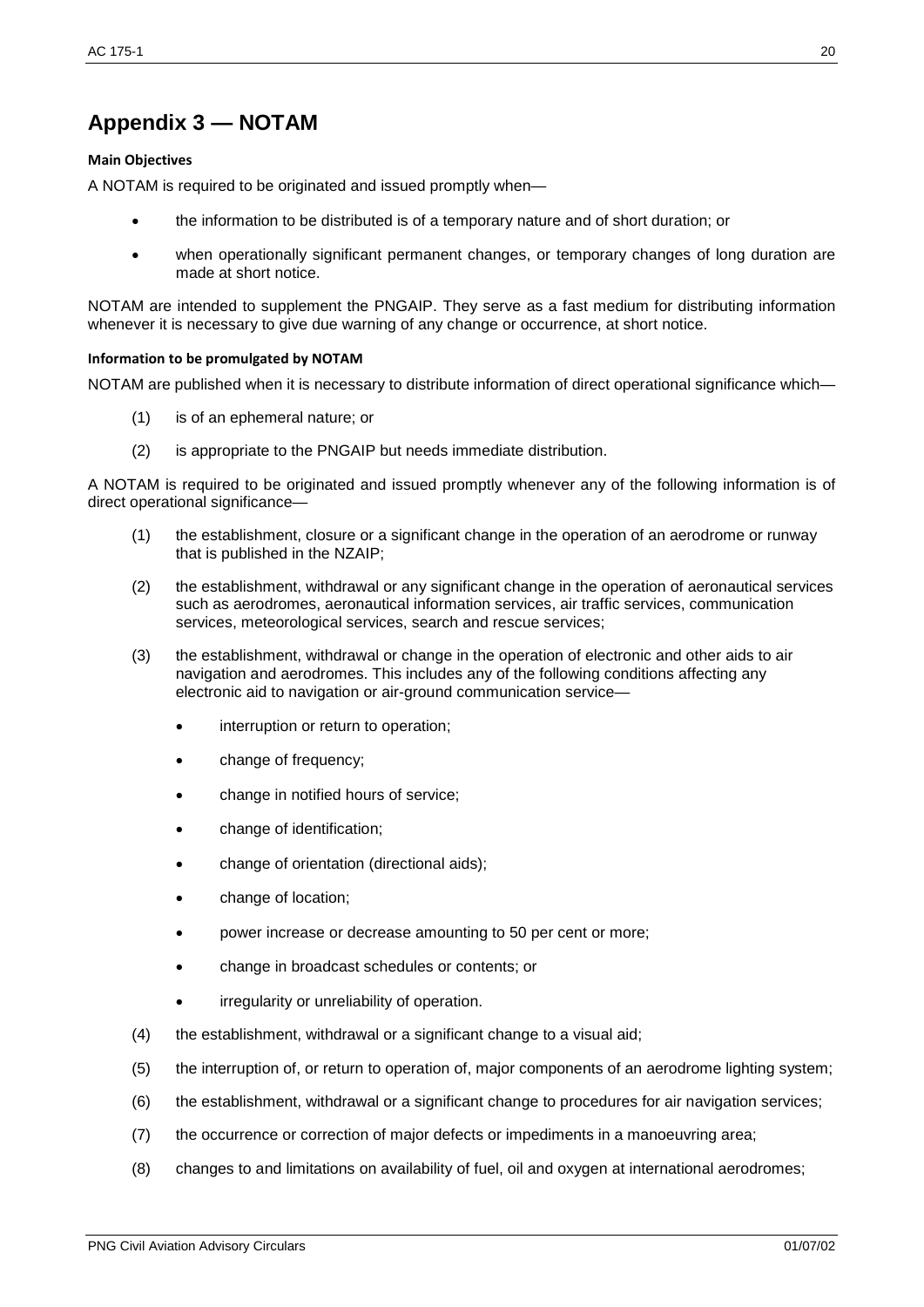- (9) major changes to the availability of search and rescue facilities and services;
- (10) the establishment, withdrawal or return to operation of hazard beacons marking significant obstacles to air navigation;
- (11) any change in regulations or rules that require immediate action such as prohibited areas for search and rescue action;
- (12) the presence of hazards which affect air navigation including obstacles, military exercises, displays, races, major parachuting events outside promulgated sites;
- (13) the erection, removal of or changes to significant obstacles to air navigation in the takeoff/climb, approach, and missed approach areas, and runway strip;
- (14) the establishment, discontinuance, activation or de-activation, or changes in the status of prohibited, restricted or danger areas;
- (15) the establishment or discontinuance of areas or routes or portions of them where the possibility of interception exists and where the maintenance of guard on the VHF emergency frequency 121.5 MHz is required;
- (16) the allocation, cancellation or change of location indicators;
- (17) any change from the published category of rescue and fire fighting services available at an aerodrome. The change of category must be clearly stated;
- (18) the presence, removal or significant change in hazardous conditions due to snow, slush, ice or water on the movement area of an aerodrome;
- (19) any outbreaks of epidemics requiring changes in the notified requirements for inoculations and quarantine measures;
- (20) forecasts of solar cosmic radiation;
- (21) the occurrence of pre-eruption volcanic activity, the location, date and time of volcanic eruptions and the existence, density and extent of volcanic ash cloud, including direction of movement, flight levels and routes or portions of routes that could be affected; and
- (22) any other operationally significant circumstance.

Originators of NOTAM notifying the unserviceability of communication services, facilities and aids to air navigation should give a time at which restoration of the service or facility is expected. If the timing of the restoration is uncertain, an estimate of the time for restoration is to be given and the NOTAM must be issued with an expiry date-time group followed by EST. The originator of any NOTAM published with EST as part of the expiry date-time group must initiate a subsequent cancellation or replacement NOTAM. The NOTAM Office is also required, under 175.61(b)(7), to review any NOTAM issued without a defined expiry date to ensure that the originator takes the necessary follow up action.

#### **Information not to be promulgated by NOTAM**

Information that relates to an aerodrome or heliport and its vicinity and does not affect its operational status does not require the issue of a NOTAM. If the information is not of direct operational significance, it should be given local distribution during pre-flight briefing or other local contact with aircraft operators and pilots.

The following information is not to be notified by NOTAM—

- routine maintenance work on aprons and taxiways that does not affect the safe movement of aircraft;
- runway marking work, when aircraft operations can be safely conducted on other available runways, or the equipment used can be removed when necessary;
- temporary obstructions in the vicinity of aerodromes that do not affect the safe operation of